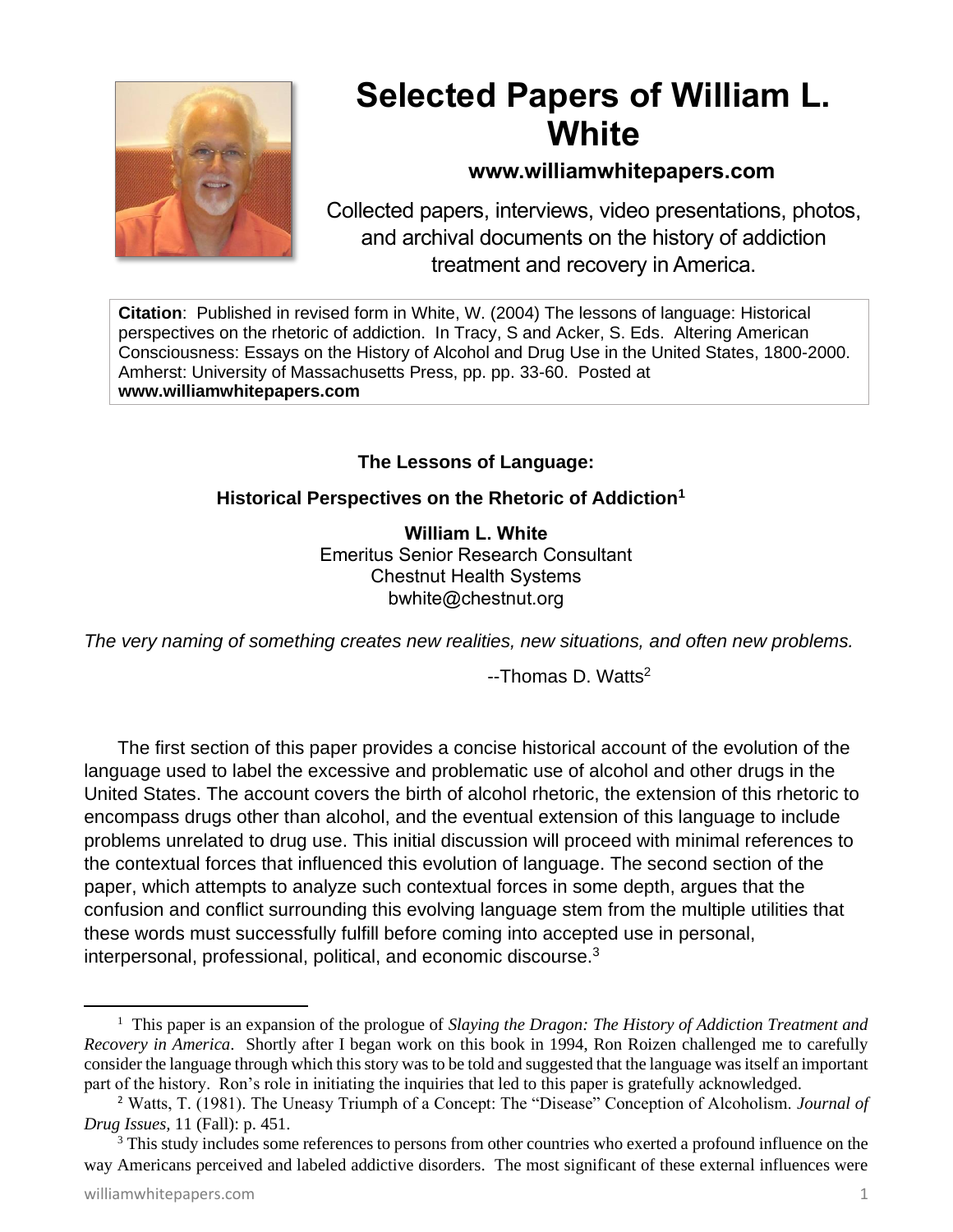#### **The Rhetoric of Addiction**

The evolution of addiction rhetoric in America emerged out of what Harry Levine has called "the discovery of addiction"--a period in which those who consumed alcohol ceased being an homogenous group of "drinkers" and became separated into normal and abnormal drinkers.<sup>4</sup> The emergence of a new language to characterize and classify these differences marks the birth of American addiction rhetoric. This milestone was, as we shall see, followed by similar distinctions between those using medicines and those addicted to *drugs*.

Drinking and Drunkenness: Early Distinctions While the pervasiveness of alcohol and occasional drunkenness in colonial America is well indicated by Benjamin Franklin's treatise, *Drinker's Dictionary*, in which he defined some 235 terms to describe drinking, drinkers, and intoxication, there was no term other than *drunkenness* to describe the condition now known as alcoholism. It wasn't until per capita alcohol consumption began to rise dramatically between the Revolutionary War and 1830 that America began to look at excessive drinking in a new way and with a new language.<sup>5</sup> The harbinger of this new view came from an essay by the English physician, Thomas Trotter who referred to chronic drunkenness as a disease, and Dr. Benjamin Rush's 1784 American treatise *An Inquiry Into The Effects of Ardent Spirits Upon the Human Body and Mind, with an Account of the Means of Preventing and of the Remedies for Curing Them*. Rush's widely circulated pamphlet referenced the "habitual use of ardent spirits" and referred to such use as an "odious disease"--a phrase that perhaps marked a bridge between moral and medical conceptions of chronic drunkenness.<sup>6</sup> The Washingtonians, America's first society of recovered alcoholics, referred to themselves in the 1840s as *confirmed drinkers, drunkards, hard cases, inveterate cases, sots, tipplers*, and *inebriates.*<sup>7</sup> Concern about the stigma of such terms, however, led the Washingtonians to call their first residential care facility a "home for the fallen."

"Alcoholism" Coined The term *alcoholism* is of relatively recent origin. It wasn't until the eighteenth century that the word *alcohol* came to designate the intoxicating ingredient in liquor. The word itself derived from the Arabic word *al-kuhl--*a term first used for antimony-based eye cosmetic that later came to mean the essence or spirit of something. $8$  The Swedish physician

Dr. Thomas Trotter and Dr. Norman Kerr of England, Dr. Magnus Huss of Sweden, Dr. Albrecht Erlenmeyer of Germany.

<sup>4</sup> Levine, H. (1978). The Discovery of Addiction: Changing Conceptions of Habitual Drunkenness in America. *Journal of Studies on Alcohol*, 39(2):143-174.

<sup>&</sup>lt;sup>5</sup> Historians variably place per capita alcohol consumption between 5-10 gallons but universally agree on these decades being the highest period in alcohol consumption in American history. Rorabaugh, J. (1979). *The Alcoholic Republic.* Oxford: Oxford University Press.

<sup>6</sup>Trotter, T. (1804) *Essay, Medical, Philosophical, and Chemical, on Drunkenness and its Effects on the Human Body*. (2nd Edition) London: Longman, Hurst, Rees, and Orme; Rush, B. (1810). Plan for an Asylum for Drunkards to be called the Sober House. Reprinted in: Corner, G. Ed. (1948). *The Autobiography of Benjamin Rush* Princeton: Princeton University Press; Rush, B. (1814) *An Inquiry into the Effect of Ardent Spirits upon the Human Body and Mind, with an Account of the Means of Preventing and of the Remedies for Curing Them.* (8th revised Edition). Brookfield: E. Merriam & Co. (Reprinted in Grob, G. Ed. (1981) *Nineteenth-Century Medical Attitudes Toward Alcoholic Addiction*. New York: Arno Press.)

<sup>7</sup> Baker, J. (1844). The Washingtonian Reform: An Address Delivered Before the Hingham Total Abstinence Society June 16, 1844. Published by the Society, pp.1-20; Wilkerson, A. (1966). *A History of the Concept of Alcoholism as a Disease*, DSW dissertation, University of Pennsylvania, p. 90.

<sup>8</sup> Lucia, S. (1963). The Antiquity of Alcohol in Diet and Medicine. In: Lucia, S., Ed., *Alcohol and Civilization.*  New York: McGraw-Hill Book Company, Inc., p. 171.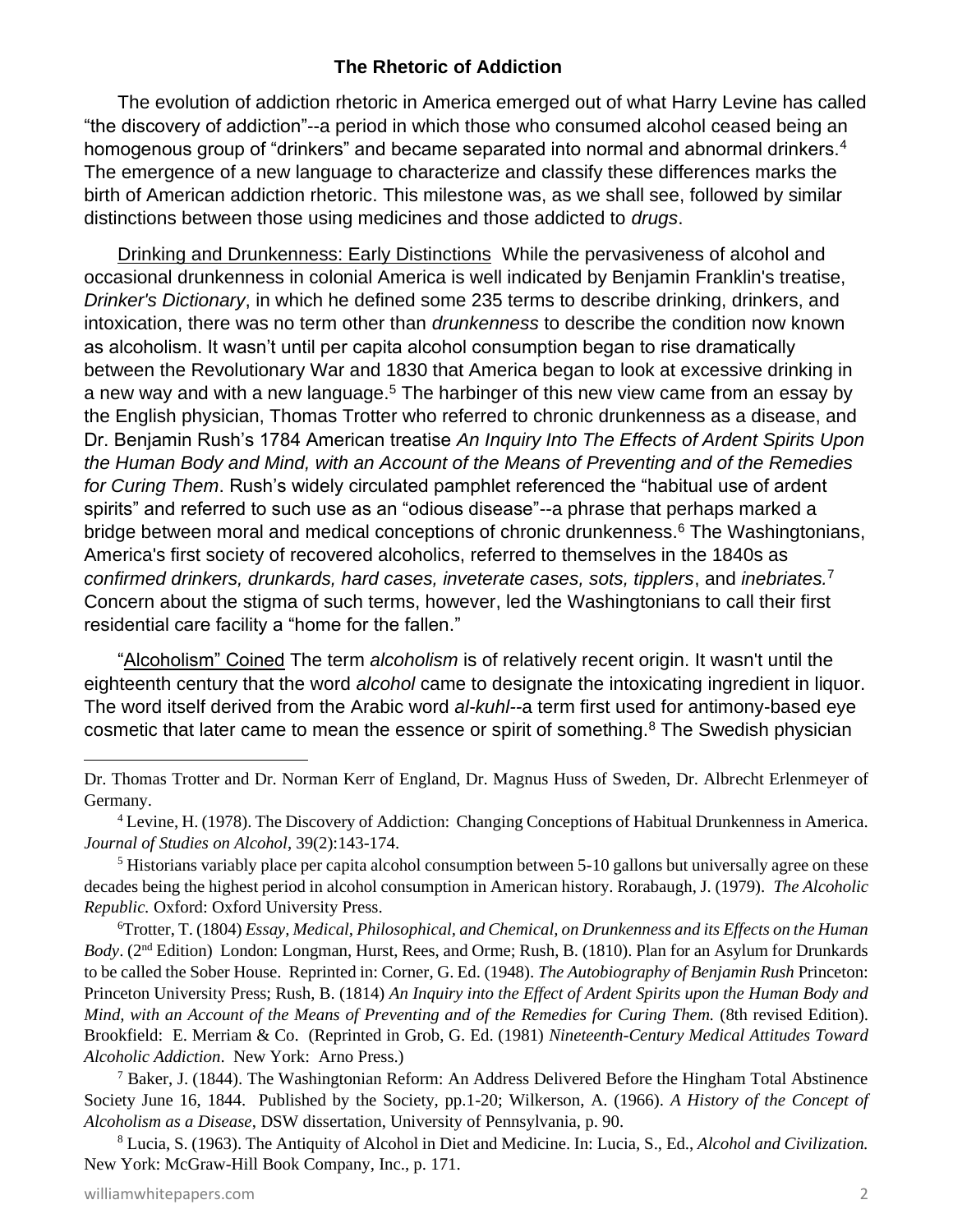Magnus Huss introduced the term *alcoholism* in 1849 to describe a state of chronic alcohol intoxication that was characterized by severe physical pathology and disruption of social functioning. His new term was intended to replace the German term *methylism* that Huss judged to be both obscure and technically incorrect.<sup>9</sup> It took nearly a century for Huss's new term, and the accompanying term *alcoholic*, to achieve widespread usage in America.

The Inebriate Asylum Era In the years following Huss's introduction of the term *alcoholism*, other terms emerged for consideration in professional and lay circles to describe the pathological craving for alcohol and the consequences of its excessive use. Dr. Norman Kerr, a prominent nineteenth century addiction expert, expressed a preference for the term *narcomania* or *intoxication mania*. Kerr chose these terms in the belief that the focal point of the compulsion was the state of intoxication rather than the intoxicating agent.<sup>10</sup> Before the term *alcoholism* became popular, terms such as *intemperance, barrel fever, habitual drunkenness (drunkard), dipsomania (dipsomaniac), inebriety or ebriosity (inebriate), victim of drink* and the *liquor habit* continued to dominate cultural and professional discourse in the late nineteenth and early twentieth centuries. Harry Levine, whose research traces the historical evolution of the American language used to label the alcoholic during this period, noted the following additional terms in popular use: *drunk, boozer, alcoholist, rum-sucker, stiff, rummy, souse*, and, *wino.*<sup>11</sup> The two terms most frequently used to refer to alcoholism at the end of the nineteenth century were *dipsomania* and *inebriety*.

The term *dipsomania*, taken from the Greek meaning "thirst frenzy," was introduced in 1819 by Christopher Wilhelm Hufeland<sup>12</sup>. Dipsomania came to be associated with a pattern of binge drinking characterized by periods of abstinence followed by what were sometimes called "drink storms." This pattern of explosive drinking was also christened *Oinomania* by the Italian physician Salvatori--a term drawn from the word *oinis*, meaning wine.<sup>13</sup> Esquirol in 1838 described dipsomania as a "monomania of drunkenness."<sup>14</sup> Texts such as Wright's 1885 *Inebriism: Pathological and Psychological Study* used the terms *dipsomania* and *oinomania* interchangeably to characterize "an insatiable desire for intoxication."<sup>15</sup> *Dipso* (meaning alcoholic) and *dip shop* (meaning inebriate sanatarium) were common slang terms among the affluent during the early twentieth century.<sup>16</sup>

*Inebriety*, derived from the Latin root *inebriare--*meaning, to intoxicate--was a generic term for what today would be called *addiction* or *chemical dependency.*<sup>17</sup> Kerr defined *inebriety* in 1894 as a constitutional disease of the nervous system which was characterized by a morbid craving for intoxication.<sup>18</sup> The term encompassed a wide variety of choices of intoxicants. The

<sup>9</sup> Sournia, J. (1990). *A History of Alcoholism.* Cambridge, MA: Basil Blackwell, Inc.

<sup>10</sup> Kerr, N. (1889). *Inebriety or Narcomania: It's Etiology, Pathology, Treatment and Jurisprudence*. New York: J. Selwin Tait & Sons.

<sup>11</sup> Levine, H. (1981). The Vocabulary of Drunkenness. *Journal of Studies on Alcohol*, 42(11):1046.

<sup>12</sup> Marconi, J. (1959). The Concept of Alcoholism. *Quarterly Journal of Studies on Alcohol*, 20(2):216-235.

<sup>13</sup> Wilkerson, 1966, pp. 65-66.

<sup>&</sup>lt;sup>14</sup> Cited in: Marconi, 1959, p. 225.

<sup>15</sup> Wright, T. (1885.) *Inebriism: Pathological and Psychological Study.* Columbus, Ohio: William G. Hubbard.

<sup>16</sup> Johnson, 1959, p. 473.

<sup>17</sup> Bynum, W. (1968). Chronic Alcoholism in the First Half of the 19th Century. *Bulletin of the History of Medicine*, 42:161.

<sup>18</sup> Kerr, 1894, 3rd Edition, p. 41.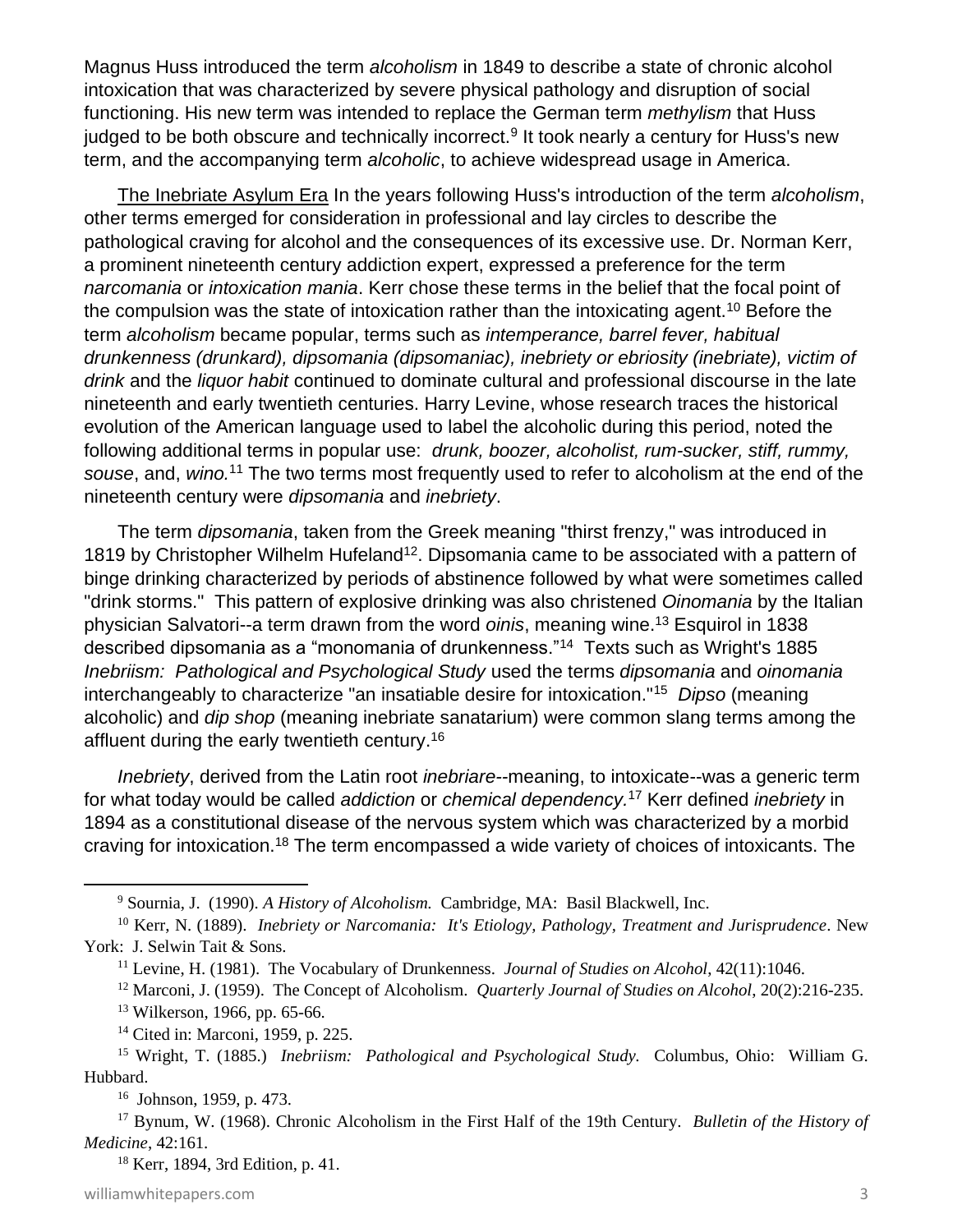type of inebriety was specified in speech or writing, as in *alcohol inebriety*, or *cocaine inebriety*. The term inebriety gained prominence through the professionalization of addiction treatment homes and asylums via the American Association for the Study and Cure of Inebriety in 1870 and the founding of the *Quarterly Journal of Inebriety* in 1877.<sup>19</sup>

*Alcohol inebriety* seems to have encompassed more common forms of chronic drunkenness while the term *dipsomania* was a more medicalized term for episodic but explosive drinking binges that were thought to be a special form of temporary insanity. The term *inebriety* fell out of favor following the repeal of Prohibition, perhaps in part because the term embraced within its singular linguistic embrace good drugs that were to become celebrated and bad drugs that were to become increasingly demonized. The differentiation between alcohol language and "drug" language begins to become solidified in this post-repeal period. In our continuing story, we will first explore how alcohol language continued to evolve and then we will return to look at the rhetoric that emerged to depict addiction to drugs other than alcohol.

Psychiatric and Lay Therapy Influences Huss's term, *alcoholism*, gradually began to replace *inebriety*, first in professional circles and then in popular usage. This new term began to appear in American professional literature during the latter half of the nineteenth century, such as in Hubbard's 1881 treatise *The Opium Habit and Alcoholism* and in articles appearing in such journals as the *Medical Record* and the *Quarterly Journal of Inebriety.*<sup>20</sup> The modern professional shift to the use of the term *alcoholism* seems to have been marked by Karl Abraham's 1908 essay on psychoanalytic perspectives on the disorder.<sup>21</sup> Abraham was one of the first persons of national medical prominence to embrace the terms *alcoholism* and *alcoholic*. The lay therapists Ray Baker and Richard Peabody, and Charles Towns, proprietor of a well-known "drying out" hospital, were the first prominent treatment specialists to begin use of these twin terms in early twentieth century writings aimed at the general public.<sup>22</sup>

Consensus on the public and professional language to be used in defining problems with alcohol was slow in coming. The terms *alcoholism* and *alcoholic*, while increasingly utilized within the arcane literature of psychoanalysis by 1930, had still gained little popular usage. Charles Towns retreated from his earlier advocacy for the term alcoholic and expressed instead his preference for the term *alcoholic excessivist.*<sup>23</sup> A number of authors, including Dr. Robert Fleming of Boston, revived Huss's label *chronic alcoholism* and injected use of the term in the mainstream medical press. $24$  Chronic alcoholics who clogged the courts of this period were christened *old rounders*. <sup>25</sup> At this same time, Charles Durfee, another addiction expert, attempted to popularize the terms *problem drinking* and *problem drinker*. Durfee preferred

<sup>19</sup> Crothers, T.D. (1893). *The Disease of Inebriety from Alcohol, Opium and Other Narcotic Drugs: Its Etiology, Pathology, Treatment and Medico-legal Relations.* New York: E.B. Treat, Publisher.

<sup>20</sup> Douglas, C. (1900). Historical Notes on the Sanitorium Treatment of Alcoholism. *Medical Record* 57: 410- 411.

<sup>21</sup> Abraham, K. (1927). *Selected Papers on Psychoanalysis*. London: Hogarth Press.

<sup>22</sup> Towns, C. (1915, 1920). *Habits that Handicap: The Menace of Opium, Alcohol, Tobacco, and the Remedy*. New York: Funk & Wagnalls Company.

<sup>23</sup> Towns, C. (1931.) *Reclaiming the Drinker.* New York: Barnes & Company, p. 58; Towns, C. (1932) *Drug and Alcohol Sickness*. New York: M.M. Barbour Co.

<sup>24</sup> Fleming, R. (1937). The Treatment of Chronic Alcoholism. *New England Journal of Medicine,* 217: 779- 783.

<sup>25</sup> Anderson, V. (1916). The Alcoholic as Seen in Court. *Boston Medical and Surgical Journal*, 74:492-495.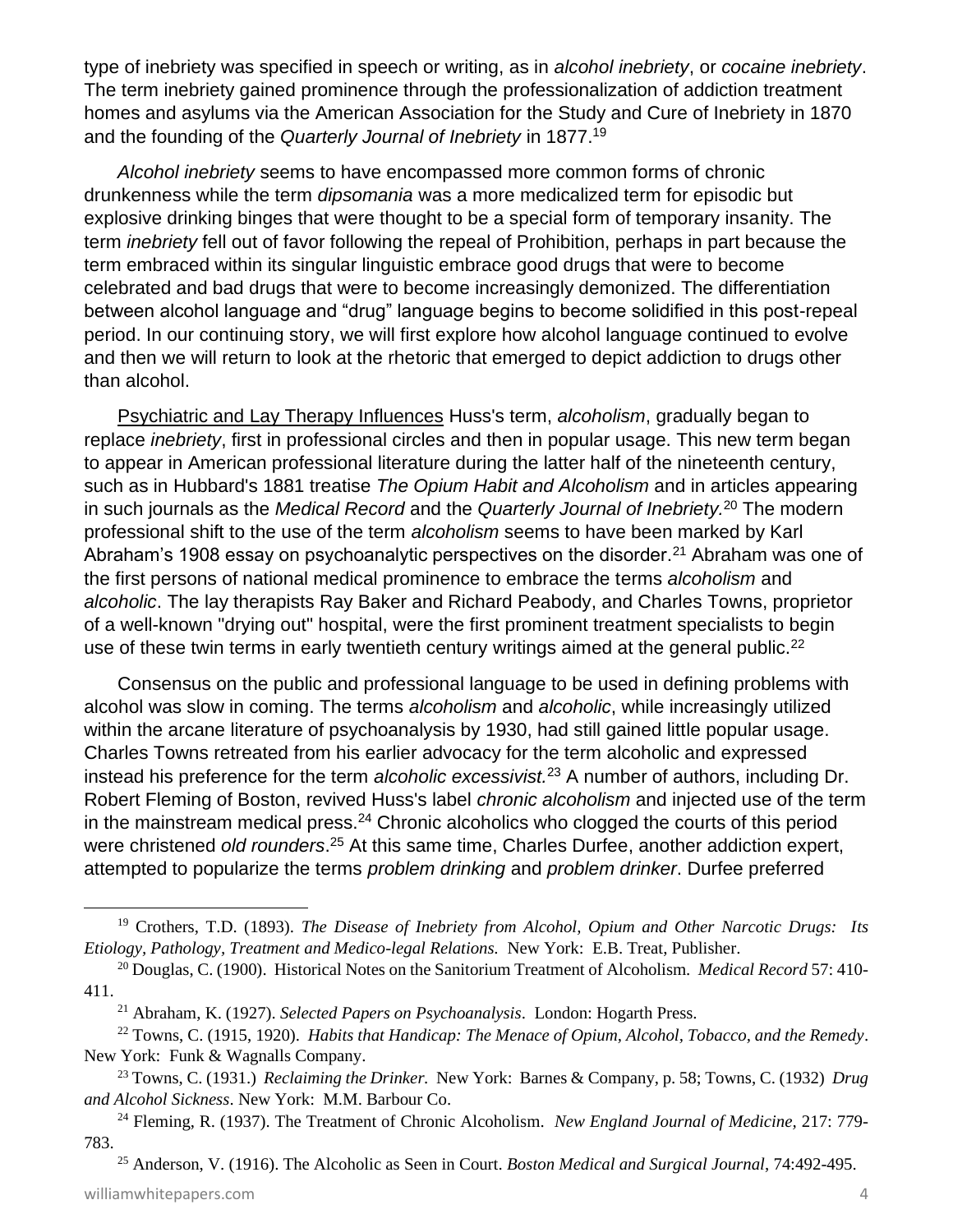these terms on the grounds that the term *alcoholism* was stigmatizing and because of his belief that alcohol was a problem for many people who were not diagnosable as alcoholic.<sup>26</sup> The founding of Alcoholics Anonymous did much to solidify use of the term alcoholism and bring it into widespread popular use, but even in the "Big Book" of A.A., one finds the terms *problem drinker* and *abnormal drinker.*<sup>27</sup> In 1938, Dr. Robert Seliger uses terms such as *problem drinker, uncontrolled drinker, spree drinker*, and *pathological drinker* interchangeably with the term *alcoholic.*<sup>28</sup> The term *alcoholism* was used frequently enough in the popular and professional press in the late 1930s that Dr. Edward Strecker and Francis Chambers complained that the term *alcoholism* had become as meaningless as the nineteenth century terms *nervous breakdown* and *feminine vapors*. They recommended use of the terms *normal drinker* and *abnormal drinker*. <sup>29</sup> In 1942, Dwight Anderson backed Durfee's use of the term *problem drinker* and further suggested that *malady* or *ailment* were preferable to *disease* given that the latter term was usually associated with conditions that had a physical rather than emotional basis. Anderson made a fine distinction in refusing to characterize alcoholism as a *disease* while referring to it as a *sickness*. He further emphasized the importance of the language debate by noting, "If the problem drinker is sick, as is agreed by most authorities, we should avoid terms which are incompatible with this idea."<sup>30</sup>

The Modern Alcoholism Movement The rise of the "the modern alcoholism movement" in the 1940s under the leadership of the National Committee on Education on Alcoholism (NCEA), firmly imbedded the terms *alcoholism* and *alcoholic* into scientific and popular use but did not stop the language debate. The NCEA successfully pushed these terms to the fore in spite of some reluctance from other quarters of the movement. Bruce Johnson, in his oft-cited study of the unfolding of the modern alcoholism movement, notes that many early leaders of this movement had misgivings about the term *alcoholism*. E.M. Jellinek, universally considered the modern godfather of the disease concept of alcoholism, actually preferred the phrases *abnormal drinking*, *alcohol addiction* or *compulsive drinking.*<sup>31</sup> Even when Jellinek came to reluctantly use the term *alcoholism*, his definition of it evolved significantly over the course of his career.<sup>32</sup> As early as 1941, Jellinek rejected the notion of a singular clinical picture of alcoholism and described fourteen distinct types of abnormal drinkers.<sup>33</sup> He defined as diseases only those types that exhibited "loss of control," but later added to the definitional confusion by dramatically expanding his definition of alcoholism. In 1949, Seldon Bacon warned that the over-application of the term *alcoholism* was creating a group of "Quasi Alcoholics" whose drinking presented problems for the community but who were hardly appropriate for alcoholism treatment. Included in this category were problem drinkers who were feebleminded, psychotic, or who had severe personality disorders. Bacon referred to

<sup>26</sup> Durfee, C. (1937). *To Drink or Not to Drink*. Boston: Longmans, Green; Durfee, C. (1938). Re-Education of the Problem Drinker. *Journal of the Connecticut Medical Society,* 2:486.

<sup>27</sup> *Alcoholics Anonymous*. (1955). New York City: Alcoholics Anonymous World Services, Inc. p.18.

<sup>28</sup> Seliger, R. (1938). The Alcoholic in the Community. *American Journal of Psychiatry,* 95:701-716.

<sup>29</sup> Strecker, E. and Chambers, F. (1938). *Alcohol: One Man's Meat*. New York: The MacMillan Company, p. 21.

<sup>30</sup> Anderson, D. (1942). Alcohol and Public Opinion. *Quarterly Journal of Studies on Alcohol* 3(3): 389. 31 Johnson, 1959, pp. 243, 293.

<sup>32</sup> Jellinek, E.M., Ed., (1942). *Alcohol Addiction and Chronic Alcoholism.* New Haven: Yale University Press; Jellinek, E.M. (1960). *The Disease Concept of Alcoholism*. Highland Park, New Jersey: Hillhouse.

<sup>33</sup> Bowman, K. and Jellinek, E. (1941). Alcohol Addiction and Its Treatment. *Quarterly Journal of Studies on Alcohol,* 2:98-176 (September); Jellinek, 1942, pp. 38-42.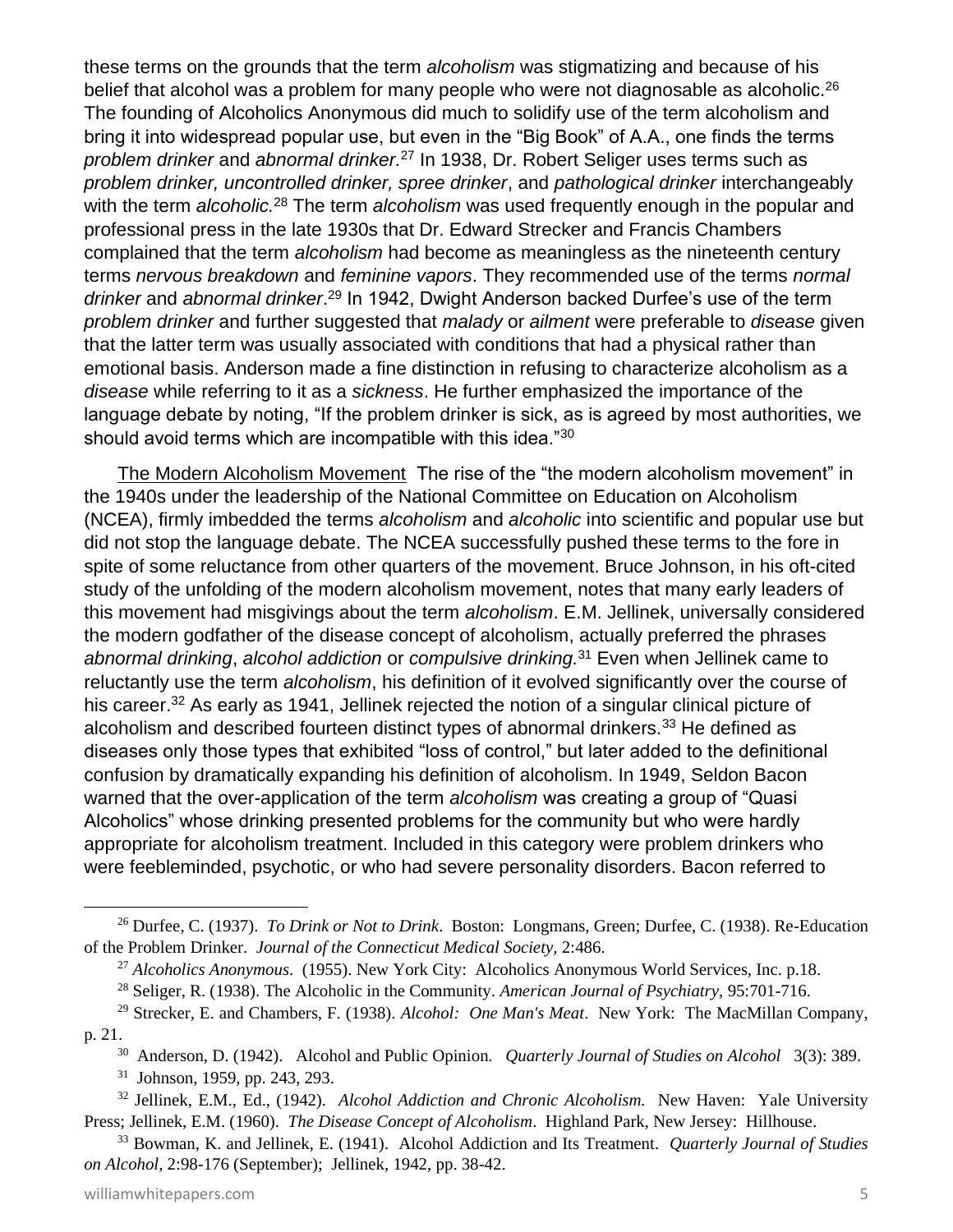these collectively not as alcoholics, but as "chronic social-misfit drinkers."<sup>34</sup> Mark Keller later concurred with Bacon that the term *alcoholism* was destroyed by its popularization during this period. He believed that its embrace by the culture as a whole softened and extended its meaning, thus destroying its utility as a technical and diagnostic term.<sup>35</sup>

The language debate didn't end with the popularization of the term *alcoholism* in the 1940s. Those treating alcoholics continued to struggle to forge a language with clinical utility, but this in itself created problems. In 1955, Dr. Ruth Fox noted the confusion over such terms as *situational drinker*, *symptomatic drinker*, *regular (or irregular) symptomatic excessive drinker*, *primary addict* and *secondary addict.*<sup>36</sup> Two years later, the World Health Organization (WHO), agreeing with Strecker, Chambers, Bacon and Keller that *alcoholism* had lost its clinical specificity, proposed use of the term *alcohol dependence* and further struggled to delineate application of the terms *addiction* and *habituation*. (This action of the WHO marked the rebirth of attempts to generate language that could apply equally to alcohol, opiates, cocaine, and other drugs.) In 1960, Jellinek underscored this linguistic problem by noting the existence of more than 200 definitions of *alcoholism*. After first offering an expansion of his own earlier definition of alcoholism, he tried to recapture the term's specificity by referring to "alcoholisms" and by reducing the historical body of literature on clinical subpopulations of alcoholics into his five "species" of alcoholism, each of which he designated with a Greek letter.<sup>37</sup> Others later followed Jellinek's lead in distinguishing types of alcoholism, using such distinguishing adjectives as "true/reactive," "primary/secondary," "Type I (milieu limited)/Type II (male limited)," "Type A/Type B," and "Appollonian/Dionysian." <sup>38</sup> <sup>39</sup>

Consensus was not to be achieved on use of the term alcoholism. At the end of a five-year research project in the 1960s, members of the Cooperative Commission on the Study of Alcoholism were still arguing over whether *person with a drinking problem* was preferable language to the term *alcoholic*. In 1967, they settled on use of the term *problem drinker.*<sup>40</sup> During this same period, the American Psychiatric Association (APA) jumped into the fray recommending the term *alcoholic problems*. It was the APA's position that the terms *alcoholic* and *alcoholism* created the stereotype that all persons with problems related to alcohol consumption suffered from a singular affliction. Some medical groups in the 1970s attacked the term *alcoholism* on the grounds that it was a term based on stereotype and biased

<sup>34</sup> Bacon, S. (1949). The Administration of Alcoholism Rehabilitation Programs *Quarterly Journal of Studies on Alcohol*, 10(1):8.

<sup>35</sup> Keller, M. (1982). On Defining Alcoholism: With Comment on Some Other Relevant Words. In: Gomberg, L., White, H. and Carpenter, J. *Alcohol, Science and Society Revisited*. Ann Arbor: The University of Michigan Press, p. 123.

<sup>36</sup> Fox, R. And Lyon, P. (1955). *Alcoholism: Its Scope, Cause and Treatment*. New York: Random House. <sup>37</sup> Jellinek, 1960, pp. 35-41.

<sup>&</sup>lt;sup>38</sup> Babor, T. (1996). The Classification of Alcoholics: Typology Theories from the 19th Century to the Present. *Alcohol Health & Research World*, 20(1):6-14.

<sup>&</sup>lt;sup>39</sup>William Rohan later attacked the creation of "alcoholisms" on the grounds that it multiplied rather than discarded a mistaken concept. He called alcoholism a "reified abstract noun" that had contributed to the field's "conceptual mess." Rohan W. (1982) The Concept of Alcoholism: Assumptions and Issue. In: Pattison, E, and Kaufman, E. *Encyclopedic Handbook of Alcoholism.* New York: Gardern Press, pp.31-39.

<sup>40</sup> Plaut, T. (1967). *Alcohol Problems: A Report to the Nation by the Cooperative Commission on the Study of Alcoholism*. New York: Oxford University Press.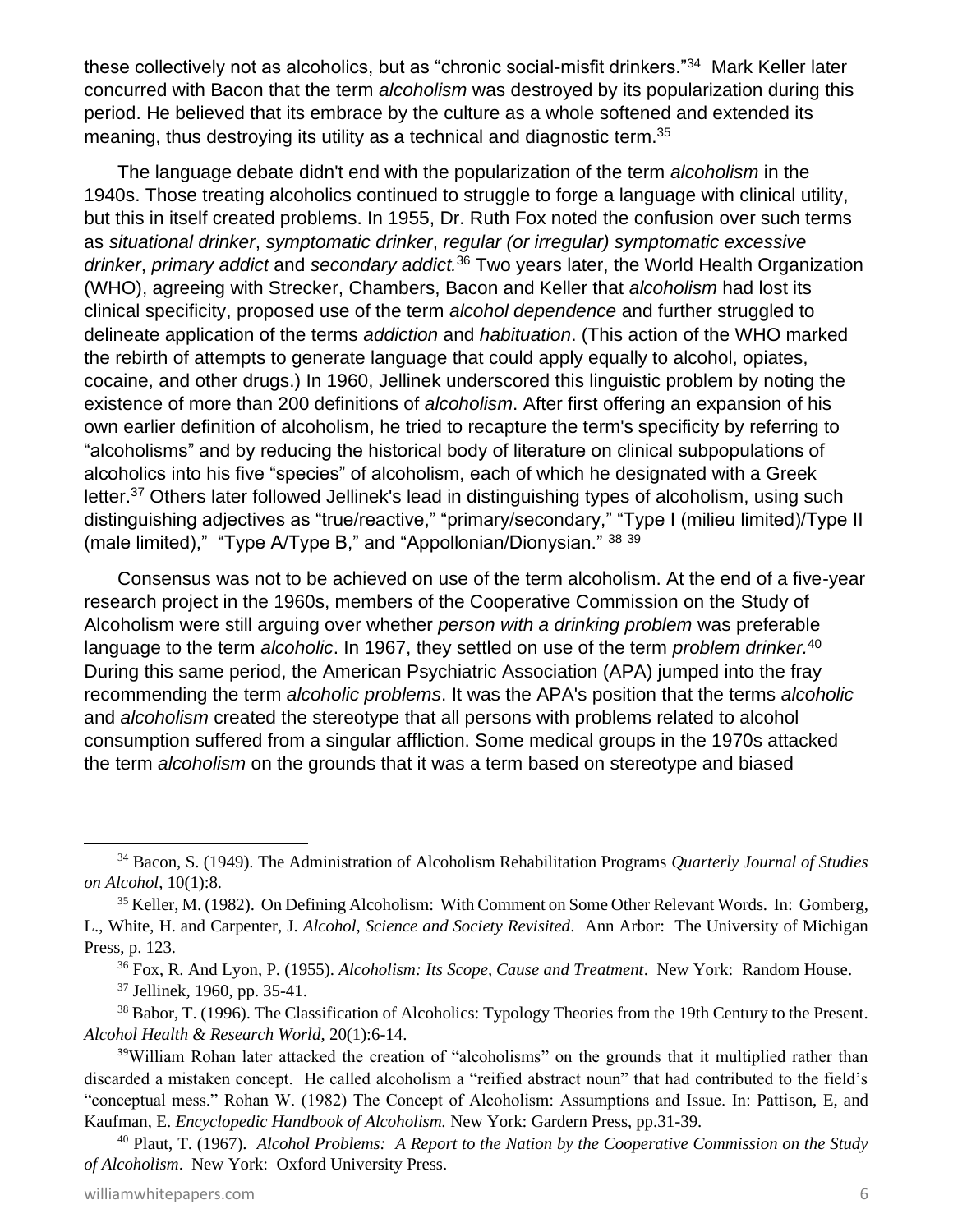judgment. There were even proposals that the term *alcoholism* be dropped from usage completely and be replaced with the label *Jellinek's Disease.*<sup>41</sup>

When a national institute was established in the early 1970s with the phrase *alcohol abuse* in its title, the semantic battle intensified. Some sought to define *abuse* based on the circumstances of use (non-medical use), while others tried to define *abuse* based on the consequences of use (harm to the user or society). Mark Keller described *alcohol abuse* as "opprobrious, vindictive, pejorative" and an "inherently nasty" phrase.  $42\frac{43}{3}$  Other terms that could be found within the field's discourse during the 1970s included *problematic alcohol use, alcohol misuse*, *deviant drinking*, and *excessive drinking*. The National Council on Alcoholism took a step in 1972 to restore some clarity to this debate by publishing its "Criteria for the Diagnosis of Alcoholism." But major players in the health care arena continued to note the lack of operational definitions governing the alcoholism arena. The World Health Organization in 1974 characterized the situation as follows:

*It is clear from a review of the responses to the WHO inquiry that there is no internationally or even nationally accepted definition of "alcoholism" or of "problem drinking" but that a variety of definitions and classifications are in use for legal, insurance, treatment, and research purposes*. 44

Impact of Modern Diagnostic Classifications The continued language debate is most evident in the two modern systems of Diagnostic classification--the Diagnostic and Statistical Manual of Mental Disorders (DSM) of the American Psychiatric Association and the International Classification of Diseases (ICD) of the World Health Organization. "Alcoholism" first (1952) appeared in these evolving classifications as a subset of personality disorders and neuroses. This reflected the view that alcoholism was not a primary disorder but a symptom of underlying psychiatric illness. This stance was later (1980) abandoned in favor of two new independent classifications: *alcohol abuse* and *alcohol dependence*. The American Psychiatric Association in its latest (1994) diagnostic classification manual includes generic categories of *substance intoxication*, *substance dependence*, and *substance-induced disorders*, as well as more drug specific diagnoses such as *alcohol dependence*. <sup>45</sup> These

<sup>44</sup> Moser, J. (1974). Problems and Programmes Related to Alcohol and Drug Dependence in 33 Countries. Geneva: World Health Organization, p. 9.

<sup>45</sup> American Psychiatric Association (1994). *Diagnostic and Statistical Manual of Mental Disorders*. (Fourth Edition): Washington, D.C., pp175-272; see also: Schuckit, M..; Nathan, P.; Helzer, J.; Woody, G.; And Crowley, T. (1991) Evolution of The DSM Diagnostic Criteria for Alcoholism. *Alcohol Health and Research World,* 15(4):278-283.

<sup>41</sup> Jellinek's Disease, (1974) *AA Grapevine*, 31(4):42 (September); Fitzgerald, K. (1983). Living with Jellinek's Disease. *Newsweek*, October 17, p. 22.

<sup>42</sup> Keller, 1982, p. 129-130.

<sup>&</sup>lt;sup>43</sup> Early applications of the word "abuse" to excessive alcohol and other drug use include Lender's discovery of one Joseph Birch who was fined and forced to "sit in stocks" for "abusing himself by drinking." (Lender, M. (1973) Drunkenness as an Offense in Early New England: A Study of Puritan Attitudes. *Quarterly Journal of Studies on Alcohol,* 34:p. 362) An 1830s letter sent by temperance reformer Edward Delevan to the students at Union College implored: "There can be no expediency to the use of a bad thing. All use of alcohol as a beverage, in my opinion is evil and evil continually....All use is abuse." Quoted in: Steinsapir,C. (1983) *The Ante-Bellum Total Abstinence Movement at the Local Level: A Case Study of Schenectady, New York*, PhD Dissertation, Rutgers University, p. 101.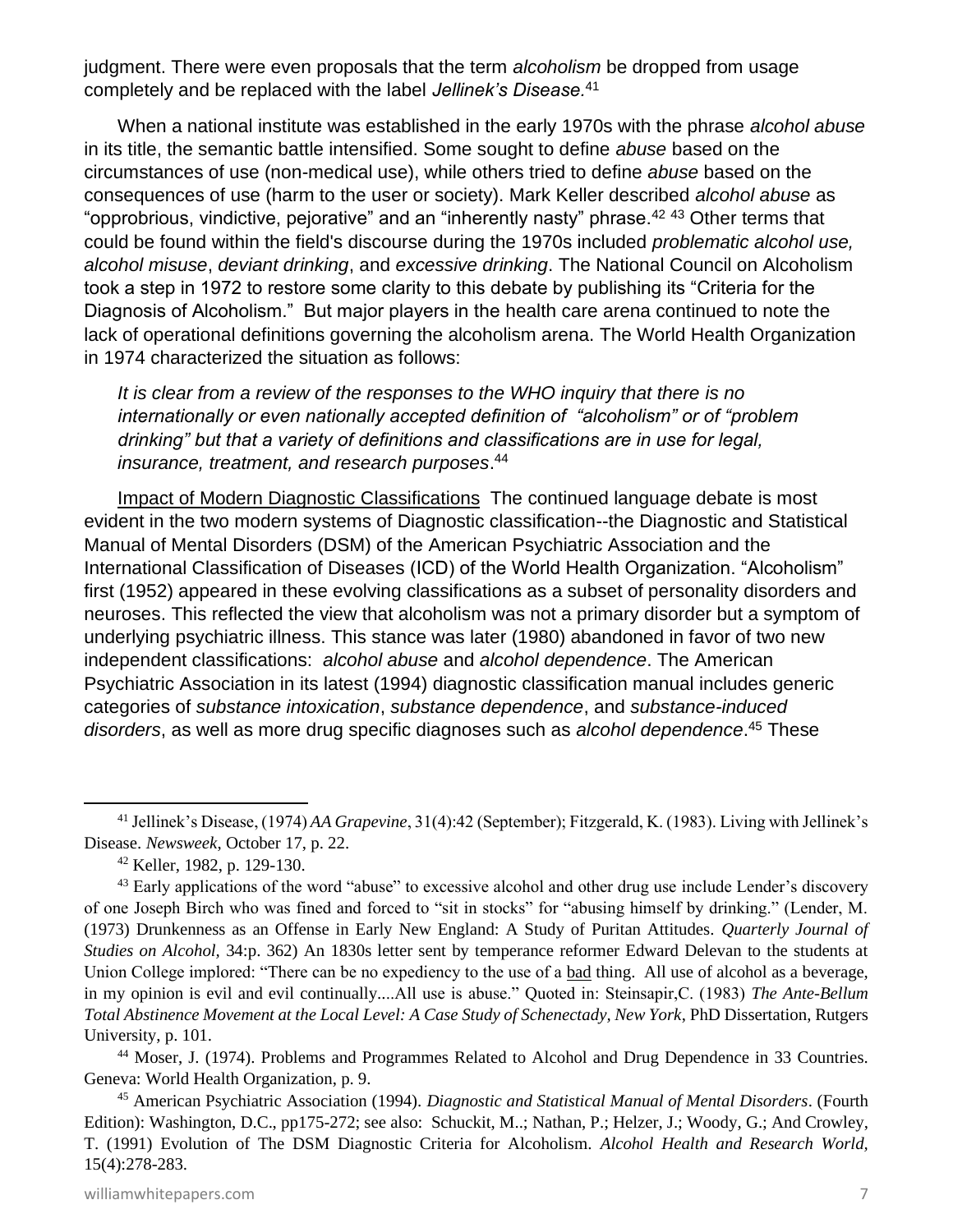modern diagnostic systems were, in part, an effort to reflect the growing recognition that alcohol-related problems can exist in the absence of alcohol addiction.

In the late 1980s and early 1990s, the alcohol and drug addiction treatment industry was accused of ethical breaches involving the over-diagnosis of addiction-related disorders, modality misplacement, and clinically inappropriate lengths of stay in treatment. The industry needed some framework to re-instill diagnostic precision and credibility. The Patient Placement Criteria for the Treatment of Substance-Related Disorders of the American Society of Addiction Medicine (ASAM) was to a great extent developed in response to this need. The ASAM criteria replaced the 40-50 sets of criteria being used by insurers and utilization management companies to reduce inappropriate admissions and the propensity for treatment programs to place clients in a more restrictive and expensive modality than clinical characteristics warranted.<sup>46</sup>

Creating Language to Encompass Family Members During the 1980s, new terms were added to the professional jargon of addiction treatment that sought to capture the untoward effects of alcoholism on family members. Terms such as *co-alcoholism*, *para-alcoholism, child of an alcoholic* (COA), *adult child of an alcoholic* (ACOA), *dysfunctional family*, *enabler* and *codependency* were defined, redefined, over-used and misused.<sup>47</sup> This new language came under a flood of criticism following its invasion into the popular culture. The most severe criticisms were that the movement to expand the application of addiction language and concepts was nothing more than a commercially exploitive pseudo-science--a plethora of impressionistic descriptions of new pathologies that had no objective grounding in clinical research.<sup>48</sup> There was also a growing sense that terms like *codependency* and *dysfunctional* had become meaningless due to their indiscriminate and global application.<sup>49</sup>

Creating Language to Embrace Drugs other than Alcohol As if the language surrounding alcohol wasn't complex enough, the development of a professional language that could embrace the problematic use of drugs other than alcohol has been even more difficult in America. The evolution of this language has included nineteenth century terms named after the user's drug of choice: *narcomainia, methomania, vinomania, opiumism, opium drunkenness, morphinism, morphinomania, chloralism, narcotism* and *pharmacothymia*. The "ism" suffix generally referred to perpetual states of drinking or drug use; the "mania" suffix referred to the rabid craving that could incite periodic episodes of explosive binging. The latter term comes from the Greek word meaning madness<sup>50</sup>. Terms like *morphinist* and *opiophagist* were created to signal the addict's drug choice and references to *drug drunkards* reflected attempts to apply alcohol language to other drugs.<sup>51</sup>

<sup>46</sup> *Patient Placement Criteria for the Treatment of Substance-Related Disorders*. (Second Edition) (1996). Chevy Chase, Maryland: American Society of Addiction Medicine, Inc.

<sup>47</sup> Greenleaf, J. (1983). Co-Alcoholic...Para-Alcoholic...Who's Who...and What's the Difference. *Alcoholism: The National Magazine,* May-June, pp. 24-25.

<sup>48</sup> Gomberg, E. (1989). On Terms Used and Abused: The Concept of "Codependency." In: Gomberg, E., Ed., *Current Issues in Alcohol/Drug Studies.* New York: Haworth.

<sup>49</sup> Scott, E. (1995). Abusing the Abuse. *Alcoholism Treatment Quarterly,* 13(3):6.

<sup>50</sup> Crothers, T.D. (1902). *Morphinism and Narcomanias from other Drugs.* Philadelphia: W.B. Saunders & Company.

<sup>51</sup> Whitaker, J. (1885) Cocaine in the Treatment of the Opium Habit. *Medical News*, August 8, p. 144; Greer, J., Albright, I.,and Smith, D.(1915) *Tragedies of the Opium Traffic*. Chicago: J. Regan & Co., Publishers.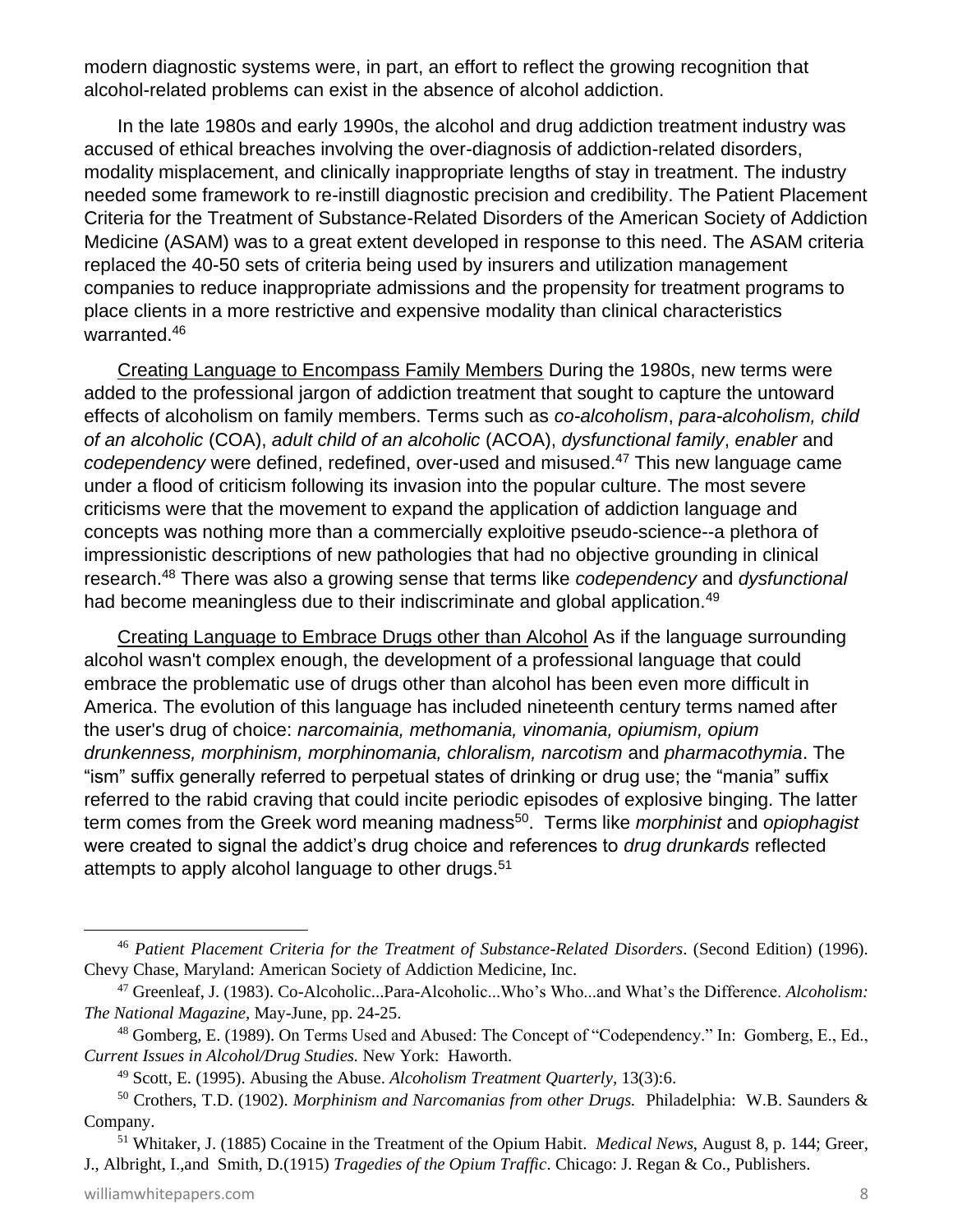There have also been attempts to create a generic term that would encompass multiple drug choices: *intoxicomania, narcomania, narcotoxia, drug addiction, drug habituation, drug compulsion, drug abuse, alcohol-and-other-drug-abuse, drug dependence, substance abuse,*  and chemical dependency. Nearly all of these terms have come under episodic attack.<sup>52</sup> Concern with concurrent and sequential use of multiple drugs dates at least to nineteenth and early twentieth century inebriety literature in which we find such phrases as "mixed cases," "multiple inebriety," "combined inebriety," and "alternating inebriety."<sup>53</sup>

Three broadly encompassing terms have vied for modern prominence. The term *substance abuse* --an extension of the 1960's term "drug abuse" gained some prominence when both clinical data and economic necessity brought the merger of a growing number of alcoholism treatment and drug abuse treatment programs. A variant of substance abuse was the phrase *alcohol, tobacco and other drug* (ATOD) *use/abuse*. The inclusion of the word abuse in these phrases came under considerable attack for its abstractness and for its implied moralism. Jay Renaud went so far as to suggest that use of the term *substance abuse* was an abuse of language that "perpetuates ignorant and moralistic attitudes toward people with chemical dependency." In Reanud's view, references to substance abuse and substance abusers "paint these ill people as perpetrators, not victims."<sup>54</sup>

The term *chemical dependency* emerged within the "Minnesota Model" of alcoholism treatment practiced at Pioneer House, Hazelden, and Wilmar State Hospital in Minnesota. The term emerged to conceptualize the pattern of multiple drug use increasingly being seen at these facilities in the late 1950s.<sup>55</sup> This term spread as part of the wider incorporation of the Minnesota Model into a growing number of private and hospital-based treatment programs in the 1970s and 1980s but never achieved universal usage. As more medical and biological models for conceptualizing alcohol and other drug problems emerged in the 1980s, the term *addiction* vied for professional and popular dominance.

*Addiction*, derived from the Latin root *addicere* meaning to adore or to surrender oneself to a master, has risen in popularity during the last decade. If the term *addiction* has a certain mustiness about it, it's because it first came into common usage in the professional literature of the mid-1890s--the same period the term *dope fiend* was coming into common slang usage as a result of its repeated appearance in newspapers and magazines.<sup>56</sup> The term *addict*, or on

<sup>52</sup> Wilner, D. And Kassebaum, G. (1965). *Narcotics.* New York: McGraw-Hill Book Company, p. 54.

<sup>53</sup> Remarks on Cocaine and the So-Called Cocaine Habit (1886). *Journal of Nervous and Mental Disease*, 13:754-759; Mattison, J. (1883). Opium Addicts among Medical Men. *Medical Record*, 23:621-623; Rogers, A. (1913). Some Observations during Eighteen Years' Experience with Drug and Liquor Habitues. *Wisconsin Medical Journal*, 12:43. (July).

<sup>54</sup> Renaud, J. (1989). Substance Abuse is Language Abuse. *The Counselor,* 7(4):26-27.

<sup>&</sup>lt;sup>55</sup> One of the earliest references to advocacy of the term chemical dependency is a 1958 presentation by Jane Cain, a nurse at Dia Linn--Hazelden's treatment center for women. McElrath, D. ( 1987). *Hazelden: A Spiritual Odyssey.* Center City, Minnesota: Hazelden Foundation, p. 112.

<sup>56</sup> Origin and Meaning of the Word Addiction. (1936). *Scientific Temperance Journal*, Spring, p. 9. Mark Lender, in his research on the colonial management of drunkenness, discovered Puritan references to persons "addicted to" alcohol. Lender, 1973, p. 357. The term *dope*, which came into usage during this period, was first used to refer to any syrupy preparation and later came to designate products containing opium and cocaine. Persons ordering cocaine-laced soft drinks often simply said, "Gimme a dope." The changing view of drug use was reflected in the term *fiend* which is a German derivative that in its early use referred to a diabolically wicked and hated person (Ayto, 1990, p. 226). The first known appearance of the term "dope fiend" was in an 1896 article in the *New York*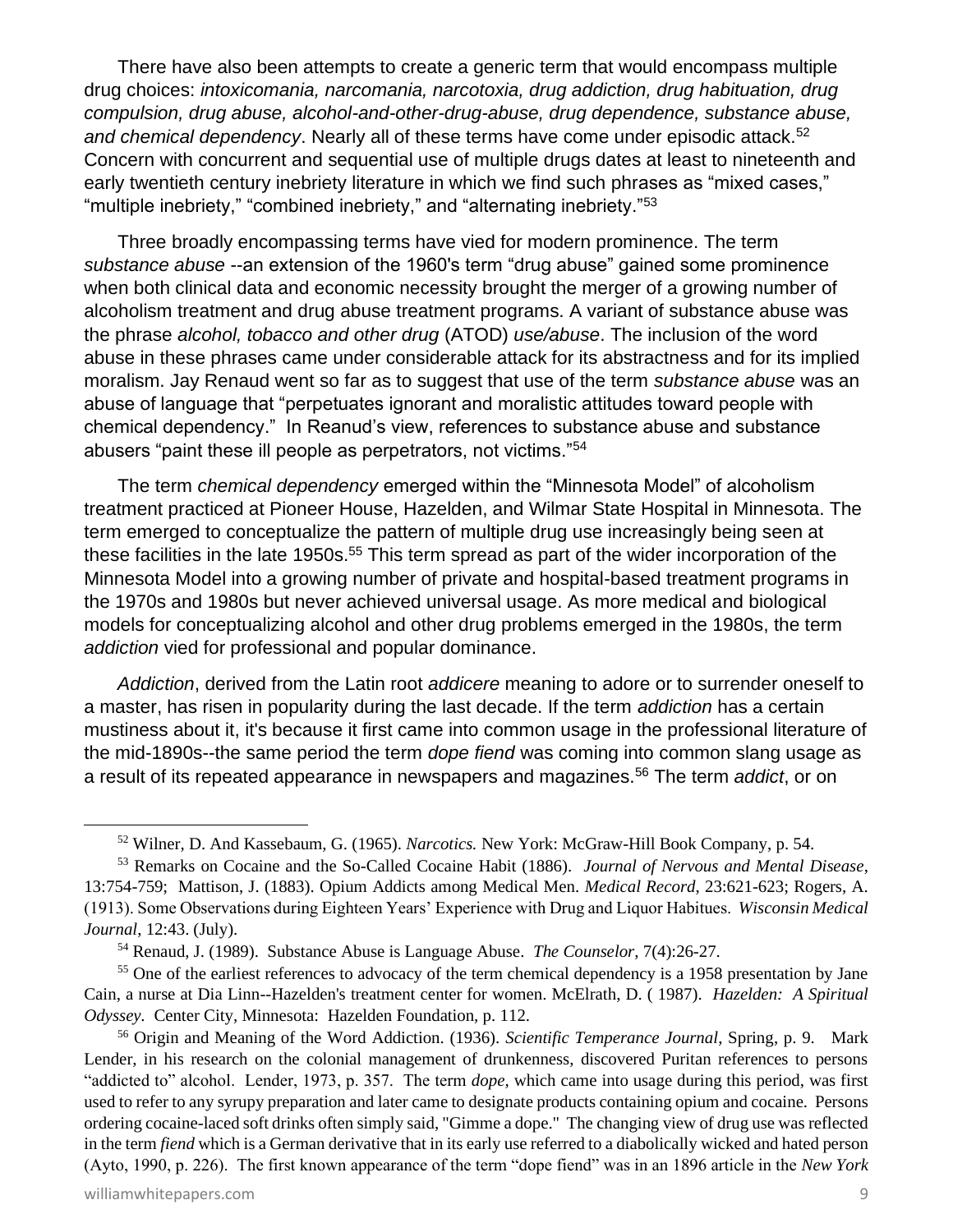occasion, *addictee*, emerged around 1910 to replace the earlier term, "habitué" used to designate a person suffering from an addiction.<sup>57</sup> Some addiction experts refused to use the term *addict* to apply to persons physically dependent upon narcotics because of disease or injury, but instead used the term only for those who developed "the habit" out of their search for pleasure.<sup>58</sup>

The resurgence of the term *addiction* has been accompanied by confusion between its scientific connotations and its popular usage.<sup>59</sup> Its precise scientific usage evolved out of the clinical observations of 19<sup>th</sup> and early  $20<sup>th</sup>$  century treatment specialists through the more empirically oriented work conducted at the Addiction Research Center in Lexington, Kentucky in the 1930s and 1940s. Through these influences, *addiction* came to be defined as the presence of three conditions. To say that a drug was physically *addictive* or that one had *an addiction* required demonstration of: 1) increased tissue tolerance to the drug in question, 2) an identifiable and stereotyped withdrawal syndrome when use of the drug was interrupted, and 3) compulsive drug-seeking and drug-using behaviors in spite of adverse consequences. While these elements aptly describe what usually occurs through regular use of drugs such as heroin, there were other highly destructive patterns of drug use that did not necessarily show either tolerance or stereotyped withdrawal. This prompted respected specialists such as Dr. David Smith, founder of the Haight Ashbury Free Clinic, to suggest in the early 1980s a redefinition of the required elements of addiction to include compulsion, loss of control, and continued use in spite of adverse consequences.<sup>60</sup>

With the popularization of the term *alcoholism*, the words *addiction* and *addict* came to imply drugs other than alcohol, particularly the illicit drugs. But this distinction was not always clear. Some spoke and wrote of *addicts,* and encompassed alcoholics within the meaning of this term while others spoke of *alcoholics and addicts*. Early twentieth century references to the "drug evil" and to "drug peddlers" reflected the growing use of the term "drug" as a generic term to imply intoxicating and addicting substances. Pharmacy leaders waged an unsuccessful campaign to stop the use of the term "drug" in this manner within professional and popular literature.<sup>61</sup> The umbrella terms *narcotic* and *narcotic addiction* further added to the pollution of language when these terms came, through most of this century, to embrace cocaine, marihuana and other drugs whose psychopharmacological properties bore no resemblance to opiate drugs.<sup>62</sup> The American Medical Association's *Useful Drugs* even categorized alcohol as

<sup>62</sup> The word *narcotic* is drawn from the Greek term *narke* meaning numbness.

*Sun*. Hess, A. (1971) Deviance Theory and the History of Opiates. *The International Journal of the Addictions,* 6(4):593.

<sup>57</sup> Hickman, T. (1997). The Double Meaning of Addiction: Habitual Narcotic Use and the Logic of Professionalizing Medical Authority in the United States, 1900-1920. Presented at Historical Perspectives on Drug and Alcohol Use in American Society, 1800-1997, College of Physicians of Philadelphia, May 9-11, p. 6.

<sup>58</sup> Hubbard, S. (1920). Some Fallacies Regarding Narcotic Drug Addiction. *Journal of the American Medical Association,* 74:1439.

<sup>59</sup> Vogel, S. (1958). Psychiatric Treatment of Alcoholism. In: Bacon, S. *Understanding Alcoholism.* Philadelphia: The Annals of the American Academy of Political and Social Science, p. 99.

<sup>60</sup> Smith, D. (1984). Diagnostic, Treatment and Aftercare Approaches to Cocaine Abuse. *Journal of Substance Abuse Treatment,* Vol 1: pp5-9.

<sup>61</sup> Parascandola, J. (1996). The Drug Habit: The Association of the Word "Drug" with Abuse in American History. In: Porter, R. and Teich, M. *Drugs and Narcotics in History.* Melbourne, Australia: Cambridge, University Press, pp.156-167.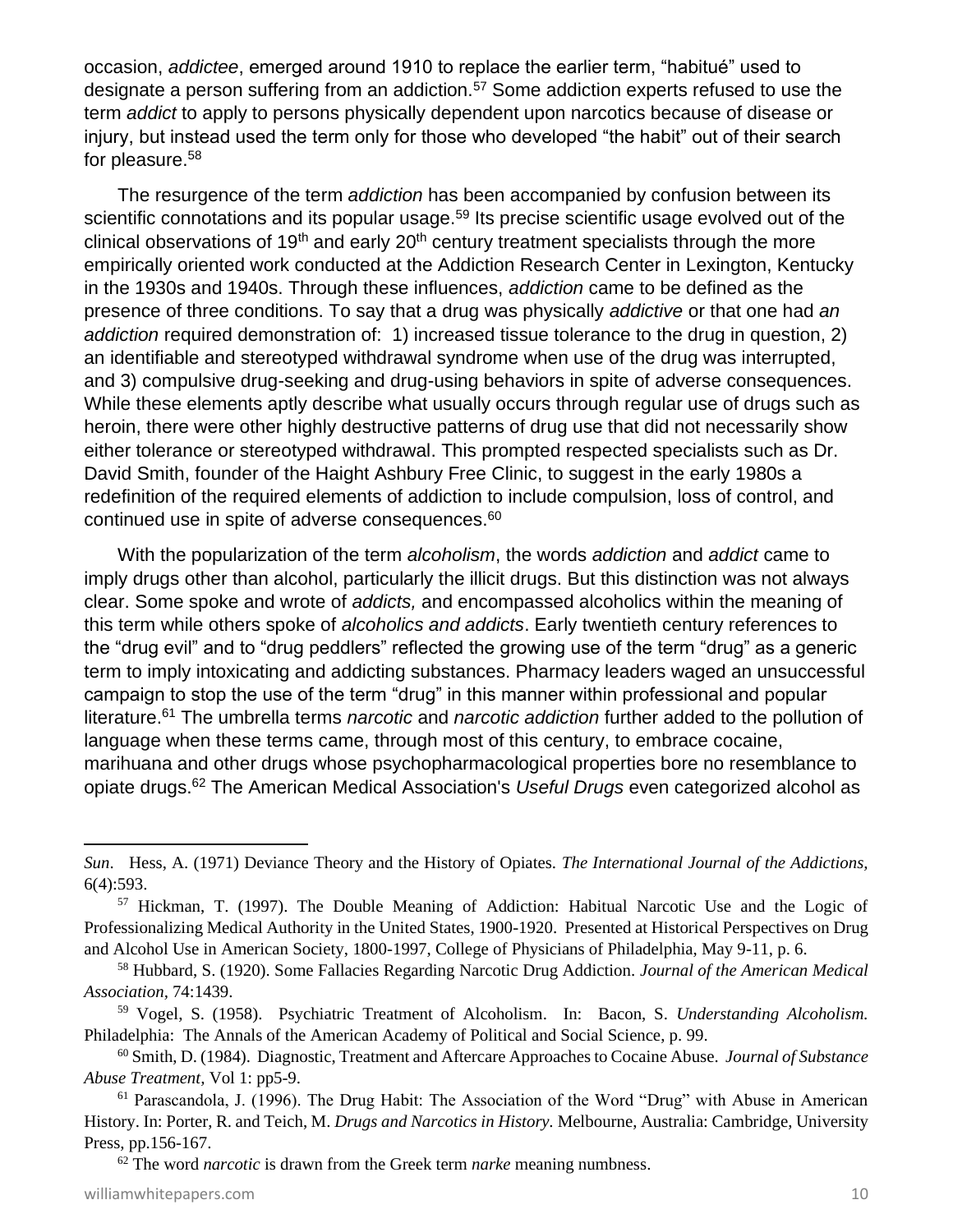a "narcotic" during the first half of this century.<sup>63</sup> What was included and excluded in the use of these terms became increasingly unclear and remains so.

A century-long thread has led to current efforts to define alcohol as a drug and to find an over-arching term that can conceptually embrace alcohol, tobacco and other psychoactive drugs.

From "Substances" to "Processes" The 1980s saw an extension of addiction concepts to behaviors unrelated to drug use. *Co-alcoholism* and *para-alcoholism* were expanded to *codependence* and then to a broad category of so-called "process addictions" that included destructive relationships with food, work, people, sex, gambling, shopping and religion. This was more than a conceptual and linguistic extension. Addiction treatment agencies began marketing products and services to persons involved in these other activities under the umbrella of addiction treatment. Defining the boundaries of the term *addiction* was an issue for the popular as well as professional worlds when people began referring to themselves as being *addicted* to everything from television to bowling. *Addiction* came to be used in the popular culture to refer to any behavior that was excessive, habitually repetitive, or problematic. People referred to themselves or others as chocaholics, workaholics, and various other "aholics." The skin of the addictions field split open, leaking its language and concepts into what became a passing phenomenon of American pop culture. For a brief period, it looked like all Americans were seeking "recovery."

Naming People, Helping Institutions and Naming Helping Interventions Through all of the eras reviewed in this paper, there has been disagreement about how to refer to persons who are undergoing treatment for addictive disorders. The terms *inmates, patients, clients, members, residents, guests*, and *students* have been the most common choices during the past century. There has also been an ongoing confusion within the field and the larger culture about what to call persons who are no longer actively addicted. (The necessity for such terminology is sparked, in part, by persons in stable recovery who continue to refer to themselves as alcoholics and addicts.) Debate over this designation has for the past 150 years included such labels as *redeemed (or repentant) drunkard*, *reformed drunkard, dry drunkard, dry (former) alcoholic*, *arrested alcoholic*, *ex-addict*, and the adjectives *cured, recovered*, and *recovering.*<sup>64</sup> The rather quaint term "Sobriate"--perhaps a takeoff on *inebriate*, was also used in some quarters to describe the recovered alcoholic.<sup>65</sup> Persons with prior histories of addiction are said variably to be *on the wagon*, *sober*, *drug-free*, *clean*, *straight, or abstinent*. There has

<sup>63</sup> Fishbein, M. (1932). *Fads and Quackery in Healing.* New York: Blue Ribbon Books, p. 285.

<sup>64</sup> A very animated debate continues over the terms recovered and recovering. While *recovering* conveys the dynamic, developmental process of addiction recovery, *recovered* provides a means of designating those who have achieved stable sobriety and better conveys the real hope of for a permanent resolution of addiction. Blume, S. (1977) Role of the Recovered Alcoholic in the Treatment of Alcoholism In: Kissin, B. and Beglieter, H., Eds., *The Biology of Alcoholism, Vol. 5, Treatment and Rehabilitation of the Chronic Alcoholic*, p. 546, New York: Plenum Press. James Royce criticized the use of "recovering" in 1986 on the grounds that the term implied that the alcoholic was still sick. He believed "recovering" should be used to designate only the earliest stages of alcoholism remission. Royce, J. (1986) Recovered vs. Recovering: What's the Difference? *The U.S. Journal* March, p.7. Testimony to just how far back this concern over language goes can be found in Harrison's 1860 report that the Washingtonian Society of Boston "fitted up rooms under their hall for the temporary accommodation of reformed, or rather, reforming, men." Harrison, D. (1860). *A Voice from the Washingtonian Home.* Boston: Redding & Company.

<sup>65</sup> *A History of Alcoholics Anonymous in Oregon: 1943-1983* Portland, Oregon: The Oregon Area General Service Committee of Alcoholics Anonymous, p. 39.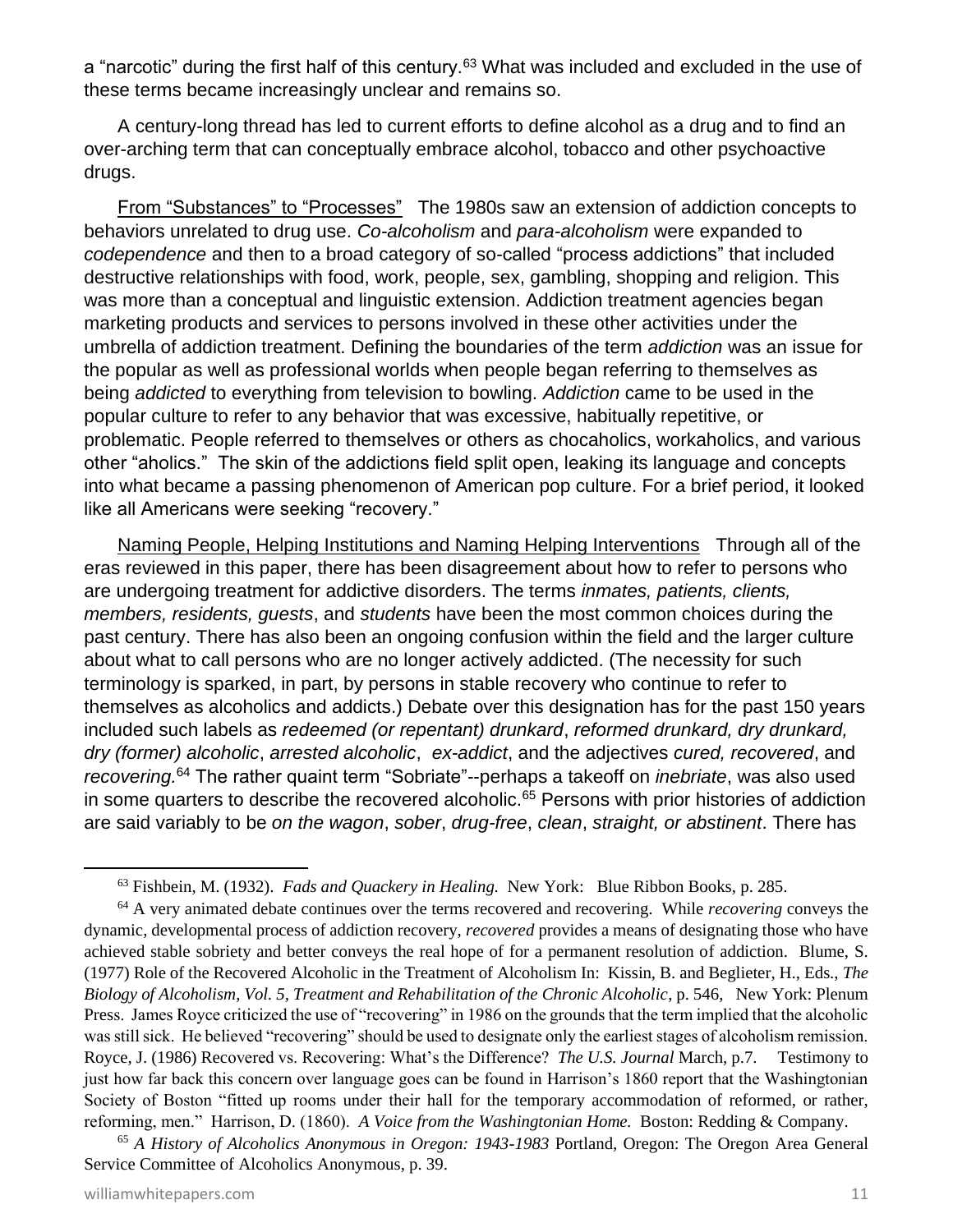been no enduring consensus of what to call institutions that care for persons with alcohol and other drug problems. They have gone by such names as *home*, *asylum*, *reformatory*, *institute*, *sanatorium*, *sanatarium*, *hospital*, *ward*, *lodge*, *farm*, *retreat*, *agency*, *center* and *program*. There hasn't even been agreement on what to call what occurs inside these institutions: *reform, cure, rehabilitation, treatment, counseling, therapy*, and *reeducation.*<sup>66</sup> The trend has been to replace descriptive terms such as "caring for," "dealing with," and "helping," with medicalized terms such as "treatment" that convey the image of a more science-based intervention and attach a greater degree of professional prestige to the intervenor.<sup>67</sup>

Summary We have reviewed the struggle to achieve sustained medical and social consensus on 1) how to refer to persons whose alcohol and other drug consumption creates problems for themselves or society, 2) how to refer to people who are receiving some kind of intervention to correct these problems, 3) how to refer to this helping process, and 4) how to refer to people who once had, but no longer have, such problems. The review tends to confirm Ira Cusin's observation that *we keep tripping over the same old* (and, I would add, new) *words, loaded with connoatative effect, full of sound and fury, signifying nothing.<sup>68</sup>* In the next section, I will argue that this failed consensus on the rhetoric of addiction grew out of the multiple utilities such language must simultaneously serve.

#### **Addiction Rhetoric and Its Multiple Utilities**

In this section, I will offer some personal reflections on how the words selected to define alcohol and other drug problems reflect personal, social, political, economic, professional and clinical interests and must simultaneously meet needs in all of these zones of activity. I will suggest that the tensions that exist within and between these arenas have diminished, and will continue to diminish, the likelihood of American social and professional consensus on the language through which alcohol and other drugs problems will be framed.

Personal Utility The language used to label alcohol and other drug use provides a menu of symbols through which each individual can create, or make sense out of, his or her own relationship with these substances. Language can play a prohibiting, moderating, promoting, or transformative influence in the construction of this person-drug relationship. These labels, whether voluntarily embraced or forced on one from the larger society, may themselves affect the course of alcohol and other drug use and the course of any potential addiction and recovery process.

Let's consider several possible person-drug relationships and the kind of language needed to support each relationship. We first have people who have never used and do not wish to use alcohol and other traditionally defined drugs. By embracing a language that demonizes these substances and those who use them, non-users create distance between themselves and the problems such substances can cause. Language that evokes repugnance toward these drugs and their use can, in this way, serve as a personal preventative device. Using the

<sup>66</sup> Several of these have interesting histories. *Cure*, derived from the Latin *cura,* came to mean "care" or "looking after." *Treat* and *treatment* came to imply "dealing with something by discussion," and "counsel" referred to the act of discussing or consulting. Ayto, (1990) pp. 133, 150, 527.

<sup>67</sup> Hiltner,S. (1964). Who Is Qualified to Treat the Alcoholic? Comment on the Krystal-Moore Discussion. *Quarterly Journal of Studies on Alcohol*, 25:354.

<sup>68</sup> Quoted in: Watts, 1981, p. 452.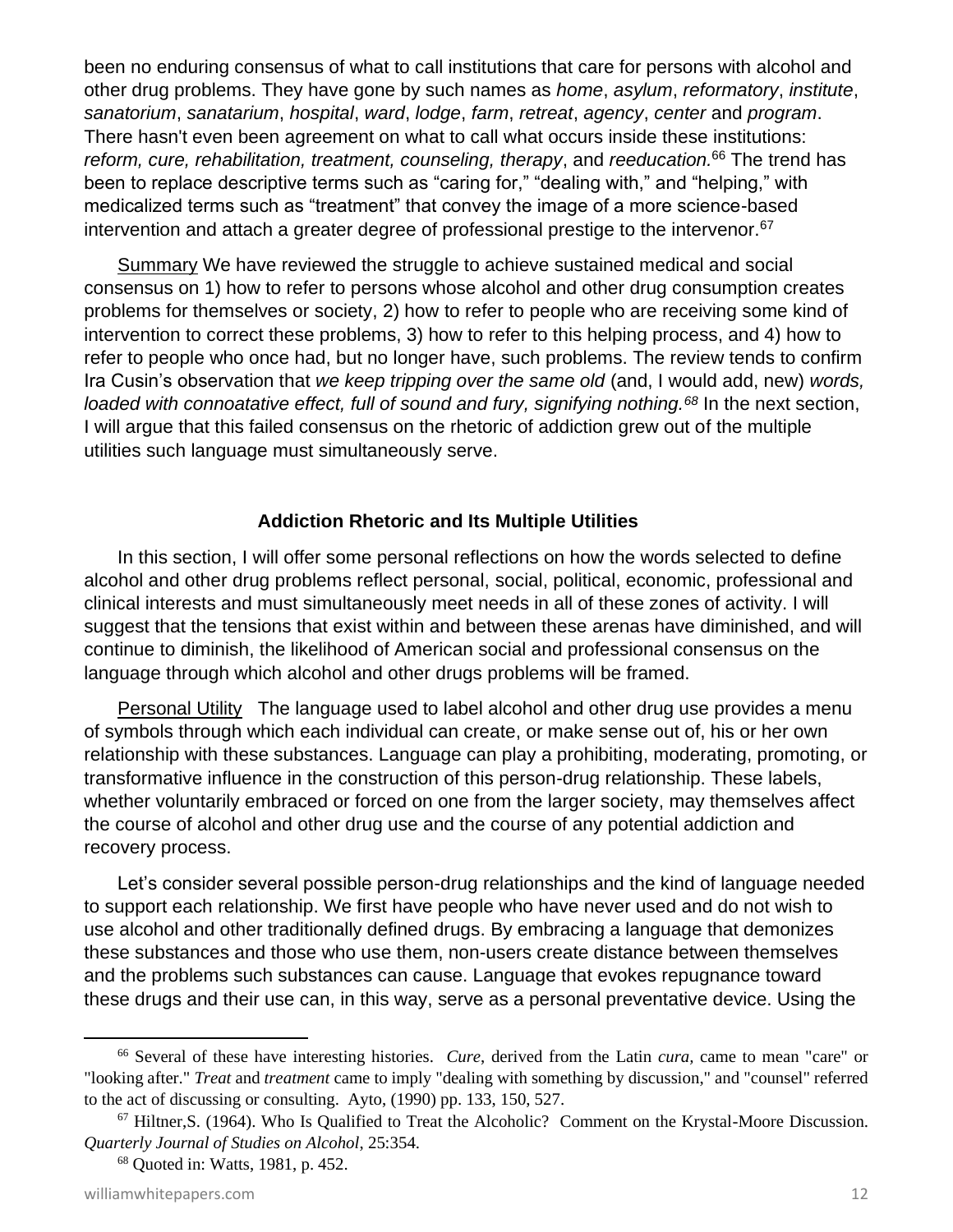defense mechanisms of reaction formation and projection, any latent curiosity or attraction to these substances is suppressed via an exaggerated animosity toward the substances and those who use them. These same mechanisms may be used by persons who experienced problems with alcohol or other drugs, aborted their pattern of use, and subsequently speak with great passion and animus against the drugs and those who use them.

A second group of people are those who use alcohol or other drugs without significant problems associated with such use. These individuals need a language that simultaneously affirms the legitimacy of their own use and helps contain their use within certain defined limits. This is done by a language that depicts when the line demarcating abnormal use is crossed. Where language serves as a preventative device in our first group, language serves as a rationalizing and moderating influence in our second group. Christie and Bruun noted this potential effect as early as 1969 when they attacked the use of words like *alcoholism* as devices used by "good drinkers" to separate themselves from "bad drinkers" so that the former could drink in guilt-free enjoyment while looking down upon the latter.<sup>69</sup> Language that defines drunkenness as a "vice" can bolster one's resolve to not drink in the same manner that language implying that alcoholism is a "disease" experienced by only a small number of drinkers can provide a rationale for continued drinking for those who don't perceive themselves as part of that vulnerable minority. Both types of language serve to create psychological distance between oneself and the degenerate or diseased other. Similar mechanisms operate within the American illicit drug culture. Persons who see themselves as responsible users, develop intracultural language that stigmatizes certain drug choices or patterns of use, as in the self-righteous castigation of phencyclidine (PCP) as "dummy dust."

A third group are those persons experiencing varying degrees of problems related to their alcohol or other drug use. Some members of this group want more than anything in the world to continue their alcohol or other drug use. Be evoking extreme caricatures via terms like "wino" or "dope fiend," these users can sustain the delusion that their own use, by comparison with such caricatures, is in control and not a problem or, later, a "little" problem but not a "serious" problem. (It is interesting that the psychological needs of both radical abstainers and addicts are met via such linguistic caricatures.) There is also a point at which chronic users may openly embrace such terms as "dope fiend" or "freak" to mock society's efforts to stigmatize them. Embracing such a stigmatized label can mark a significant "career milestone" in one's isolation and alienation from the larger society and one's engagement in a deviant and subterranean culture of addiction.<sup>70</sup>

There are also persons who are in agonizing physical and psychological pain and are in a desperate search for a way out of the addiction labyrinth. Such individuals need a language that enhances problem identification and resolution. They need a language that labels and confirms their experience, provides a face-saving means of understanding what happened to them, and points a hopeful direction for the future. Here language becomes, not a preventative or moderating influence, but a catalytic aid to personal transformation. Certain words can serve as keys to unlock frozen, compulsive patterns of drug use. The words that possess such facesaving and transformative power, however, vary from individual to individual and from culture

<sup>69</sup> Christie, N. and Bruun, K. (1969). Alcohol Problems: The Conceptual Framework. In: Keller, M. and Coffey, T., Eds., *Proceedings of the 28th International Congress on Alcohol and Alcoholism*, Volume 2. Highland Park, NJ: Hillhouse Press, p. 69.

<sup>70</sup> White, W. (1996). *Pathways from the Culture of Addiction to the Culture of Recovery*. Center City, MN: Hazelden.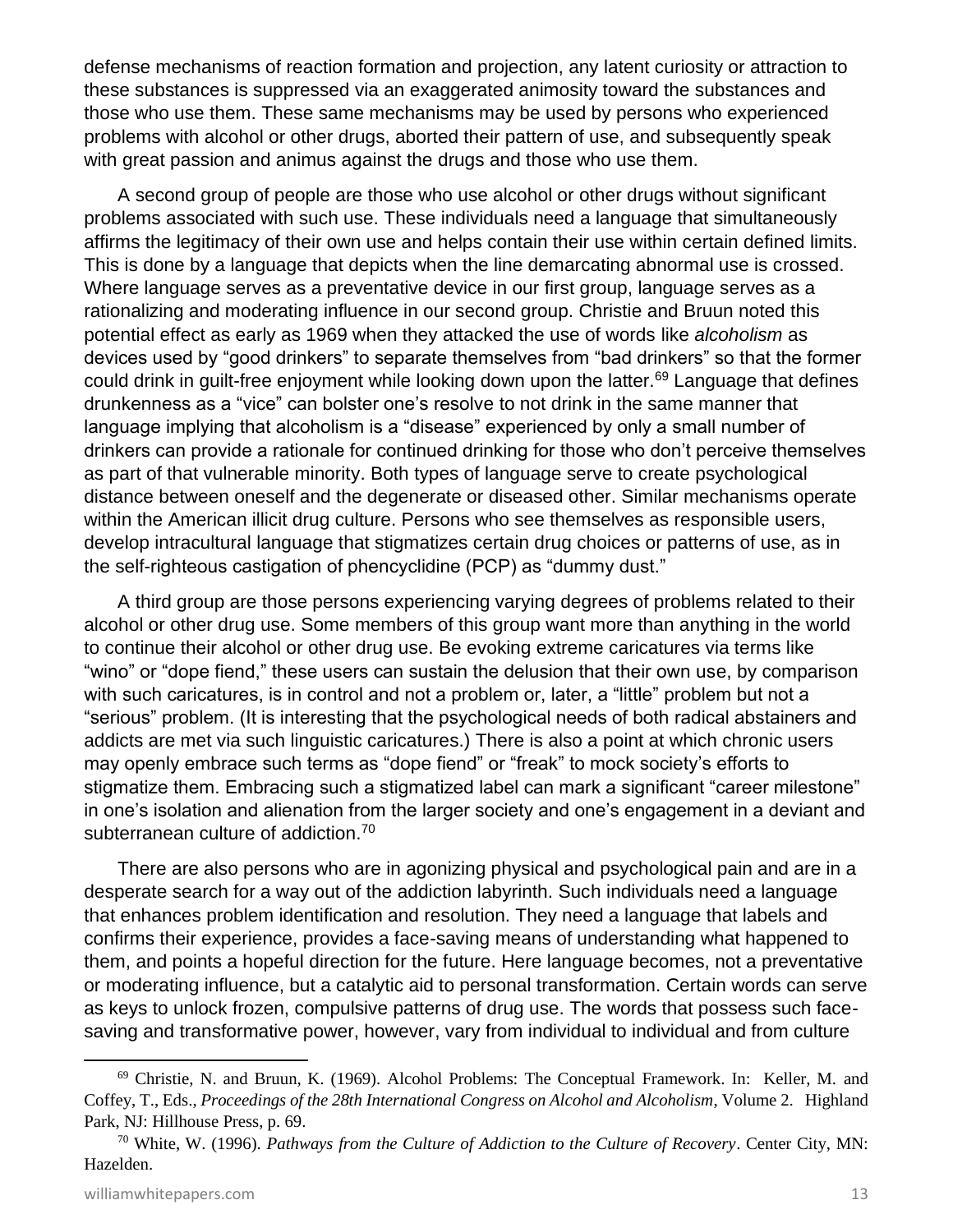to culture. The label "alcoholism" and the view of alcoholism as a "disease" may serve as a powerful face-saving and sense-making device for one individual while having little meaning to another person who may respond more powerfully to the construction of alcoholism as a "tool of genocide." It is not necessary for language to be scientifically "true" to serve this catalytic function, but it must be metaphorically and emotionally true to the addict and his or her family. The language must also be culturally true in that it allows the addict and his or her family to construct a life story and a sobriety-based identity within the cultural context in which they live. A practical implication of this understanding involves the need for addiction treatment agencies to provide within their treatment milieus a broad menu of words, metaphors and rituals reflecting the diversity of their clientele. The diversity of drug users, the diversity of drug experiences, and the nesting of drug addiction within diverse family and cultural contexts make it highly unlikely that a narrow, highly codified language will emerge to perform this face-saving and sense-making function. In the end, it is personal and cultural viability, not scientific validity, that determines the power of language to incite and solidify the process of addiction recovery.<sup>71</sup>

The traditional therapeutic community perhaps more than any other addiction treatment modality is based on the power of language to shape identity and behavior. When Charles Dederich, the founder of Synanon, was once asked how he had organized hundreds of drug addicts into a self-directed therapeutic community, he responded simply, "It's all done with words."

The extent to which our culture has embraced various terms to describe alcohol- and other drug-related problems has been shaped in part by the degree to which each of these terms could help individuals in the culture banish or make sense out of the role of alcohol and other drugs in their lives. All future language choices will face this same test. The progression of addiction and the stages of recovery involve not only biological processes but a progression of other-applied and self-applied labels.

Social and Political Utility The language of addiction has meaning for abstainers, users, addicts and recovering addicts as they interact in their social worlds. In this way, words move beyond personal meaning and take on shared meaning for larger groups of people. Let's consider what this means for addicts and recovering addicts. Many addicts are enmeshed in drug-using subcultures filled with an elaborate argot that reinforces their drug use and their affiliation with the culture of addiction. This argot not only separates insiders from outsiders, but establishes the elaborate pecking order within the drug culture. Consider for example Lindesmith's story of an early twentieth century patron of an opium den who, upon finding someone injecting heroin in the bathroom, indignantly reported to the proprietor that there was a "god damned dope fiend in the can" and demanded his expulsion.<sup>72</sup> More recently, language has helped stratify the illicit narcotics subculture from the "righteous dope fiend" to the "gutter hyp" and all points in between.

In a similar manner, the way many persons disengage from addiction and the subculture in which it is nested is through a period of equal enmeshment in a language-rich culture of recovery. This recovery culture, whether in the form of Alcoholics Anonymous, Women for Sobriety or the Nation of Islam, provides a new language through which one's past history is

<sup>71</sup> Conrad, P. And Schneider, J. (1980) *Deviance and Medicalization: From Badness to Sickness*. St. Louis: The C.V. Mosby Company, p. 85.

<sup>72</sup> Lindesmith, A. (1947). *Opiate Addiction*. Bloomington, IN: Principia Press, Inc., p.187.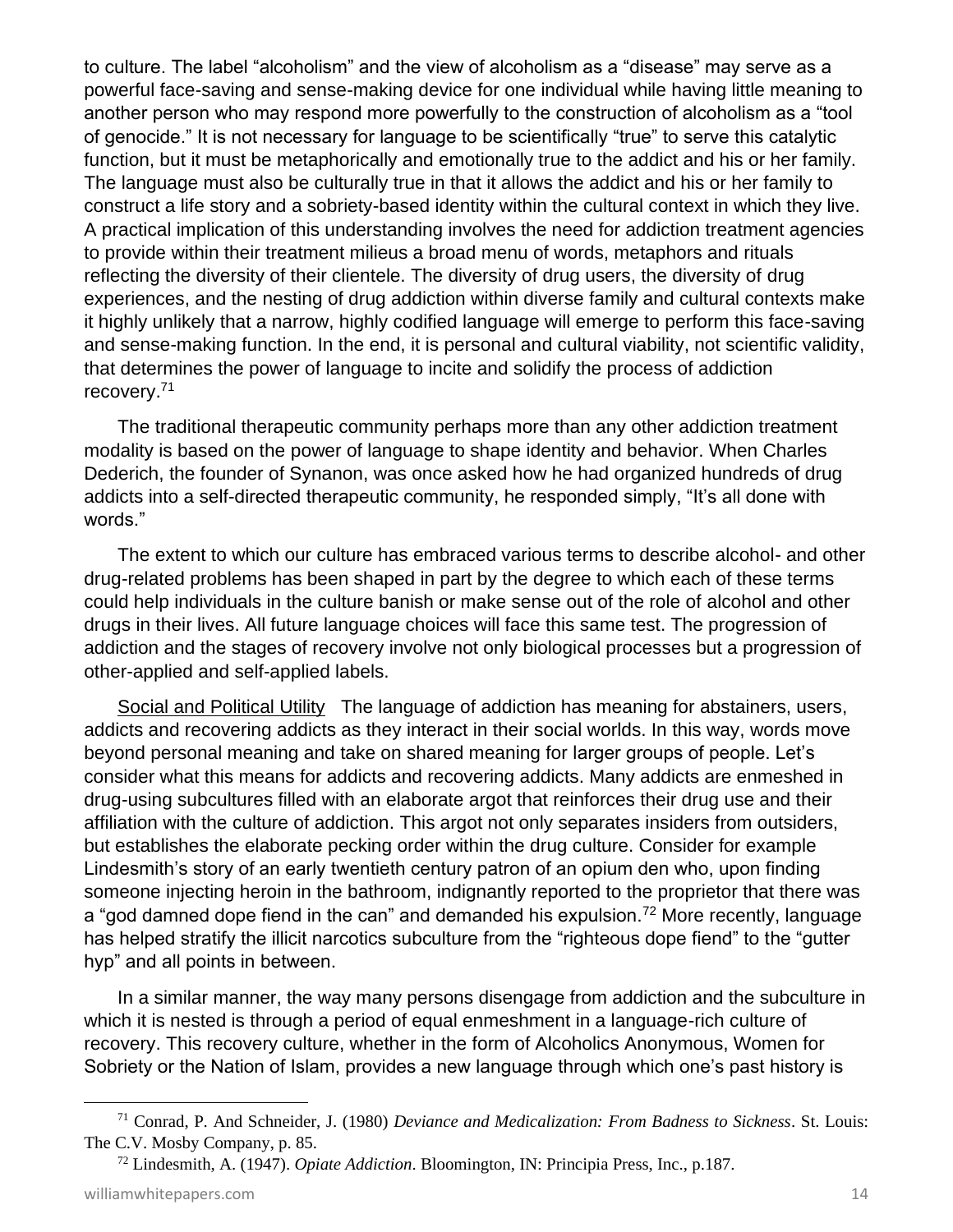understood and one's identity and lifestyle are reconstructed. This new language has not only personal utility but social utility. It is a way to become fully involved in a new social world. The language of addiction must meet the needs of a large group of recovering addicts within our society. What the growing diversity of sobriety-based support structures share in common is an internally shared and rich language to frame the past and shape the on-going recovery process.<sup>73</sup>

The social and political utilities that must be achieved in the linguistic construction of the "alcohol problem" or "drug problem" include defining and responding to deviance in a way that promotes social order and the interests of existing social institutions. While there may be pendulum swings between medicalization and criminalization of excessive psychoactive drug consumption and its accompanying sets of language, conceptualizing change within such a dichotomy overlooks the reality that medicalization and criminalization nearly always co-exist and that both of these responses are methods of social control. While criminalization may be more personally or socially stigmatizing than medicalization, both processes seek to alter the targeted behavior in ways that enhance social order. Both serve hiding functions through the isolation and pressured sequestration of the addict. Extreme pushes for medicalization and seemingly opposite pushes for criminalization both serve as powerful homeostatic devices that support social order. It is within the legal arena that this definitional process most specifically serves this function by reconciling notions of disease with those of personal freedom, insanity, and criminal responsibility.<sup>74</sup>

The language of addiction also serves a symbolic function in social intercourse. This language might be said to be "coded" in that it is filled with covert, as well as overt, meanings. Each word within the addiction vocabulary can signal a much broader set of values and a broader world view. Each word has socially symbolic as well as objective meaning. In this way, public surveys showing wide agreement with the proposition that alcoholism is a disease may not reflect knowledge about the biological etiology or course of alcoholism as much as it does the broader notion that alcoholics are in need of help and that public resources should be allocated to provide such assistance. Agreeing that alcoholism (as opposed to drunkenness) is a disease (rather than a vice) says more about ourselves and our social being than it does about the science of alcohol pathology. Pioneers within the "modern alcoholism movement" such as Dwight Anderson and Marty Mann, understood much more than the scientists with whom they worked, that the success of that movement hinged not so much on new scientific discoveries about alcoholism as on changing social perceptions of alcoholism and the alcoholic. Words and images, not scientific evidence, were the tools used to launch this social revolution. What the modern alcoholism movement brilliantly achieved was to make how one spoke about alcoholics a symbol of one's degree of personal compassion and social enlightenment.

The rhetoric chosen to define and discuss drug addiction has often vacillated between defining addicts as diseased patients in need of medical treatment and defining addicts as immoral, criminal deviants who require isolation, punishment and control. The language moves addicts within or outside our experience through the mechanism of social judgement. Language renders addicts within the boundary of "we" or projects them into the feared and hated world of "they." In more theological terms, language can transform one's contact with an

<sup>73</sup> White, 1996, pp. 51-53, 268-275.

<sup>74</sup> T.D. Crothers, in his 1893 treatise, *The Disease of Inebriety*, addresses several chapters to medico-legal questions raised by the conceptualization of inebriety as a disease.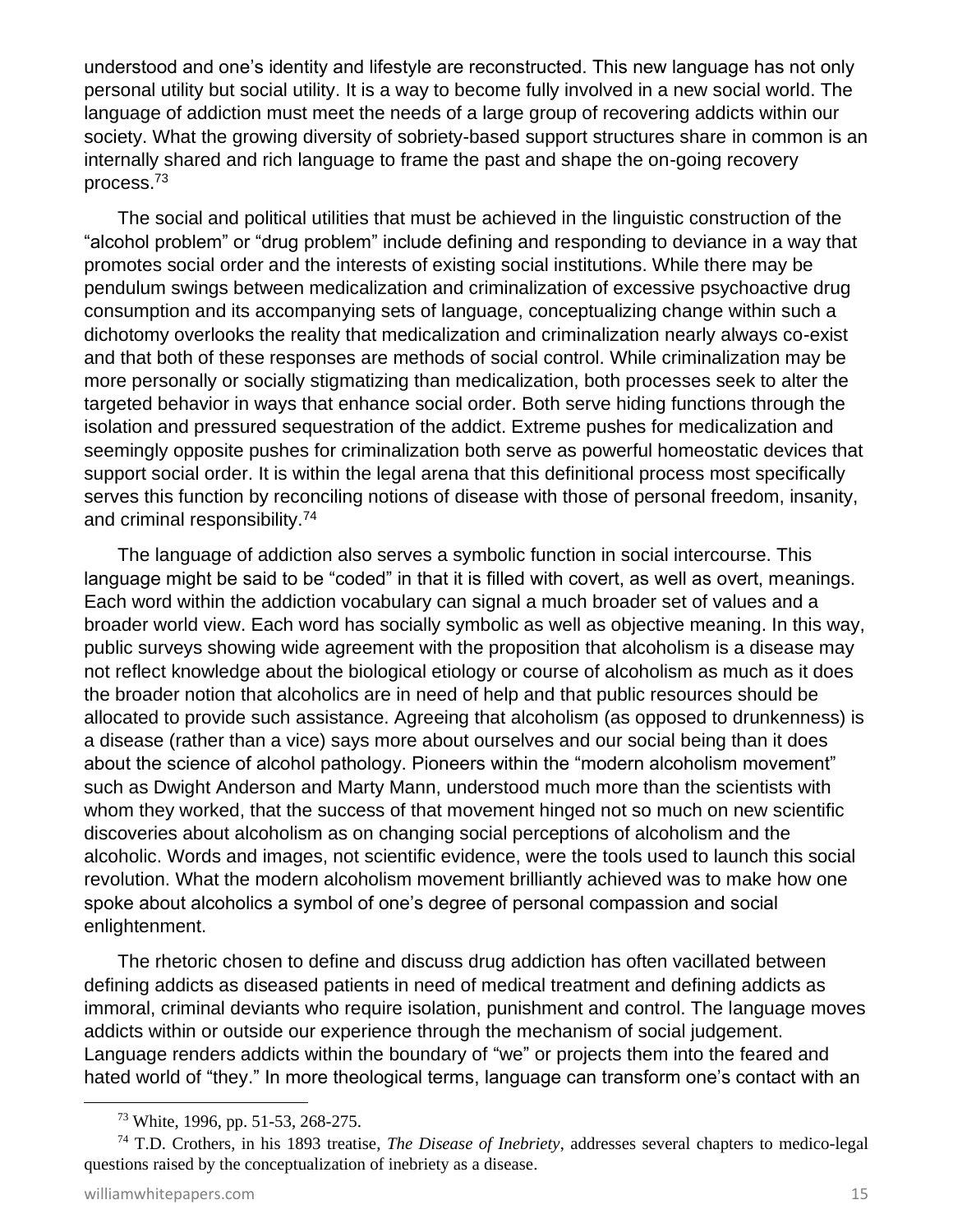addict from an "I-Thou" relationship to an "I-It" relationship. Language creates a cultural lens through which outsiders are stigmatized while insiders are excused for exhibiting precisely the same behavior. A person using narcotics prescribed by a doctor is a "patient" using "medicine;" a person using narcotics without a prescription is a "drug addict" or a "junkie" "strung out" on "dope." The former is said to be "clean;" the latter is said to be "dirty." The doctors and pharmacists who provide the narcotics to the former are "professional healers;" those providing the same narcotics to the latter are "pushers" and "predators."<sup>75</sup>

America has long defined the "drug habit" as evil, but has vacillated on the precise source of this evilness. Linguistic distinctions have helped sustain the logic that bad people (defined as people different from us) use drugs because of their inherent badness, whereas good people (people like us) use drugs because some evil force outside themselves overpowered their goodness. Our labels help distinguish between good and bad drugs and between good people who deserve our sympathy and professional assistance and bad people who should be isolated and punished. Such delineation is often dependent upon much broader political, economic and social forces. The transition in terms from *intemperance* to *inebriety* to *dipsomania* was, according to Sarah Tracy's investigations, an evolution between the view of drunkenness as vice and drunkenness as medical disease. In the nineteenth century these terms were used simultaneously in ways that afforded both vice and disease views to co-exist with social class often determining which judgement and language was to be applied. The wealthy were likely to be viewed as suffering from the disease of dipsomania while their poorer brethren were likely to be viewed as suffering from the vice of willful drunkenness.<sup>76</sup> Motivation as well as social class influences such designations. Those seeking escape from pain are afforded some degree of sympathy in the labels applied to them while those viewed as seeking unearned pleasure through the medium of drug intoxication are subjected to the most pejorative labels.

When one examines the American rhetoric in which alcohol and other drug problems have been constructed, one is immediately struck by the fact that this rhetoric tends to become highly inflammatory during periods of great social conflict. The addiction rhetoric during these times is not so much about drugs as it is about groups of people linked to their use. Struggles between races and social classes and broader concerns about social disorder often get played out metaphorically in prohibitionist campaigns and "drug wars." Racial, class and intergenerational conflict have exerted a profound influence on American addiction rhetoric. Such conflict birthed the "firewater myths" surrounding early Native American responses to distilled spirits. In the 1870s, it fueled the West coast anti-opium campaign with its inflammatory images of white children being seduced into Chinese laundries where they were forced to "yield up their virginal bodies to their maniacal yellow captors." Nativism, immigration, racism, and social and class conflict enlarged that campaign and fueled the myth of "Yellow Peril"--the delusion that opium was being used as a political weapon to weaken America as the prelude to Chinese invasion of the United States. We see this pattern of inflammatory rhetoric continuing through the turn of the century anti-cocaine campaign with its images of cocaine-crazed black men attacking white women and rumors of cocaine-inspired black uprisings in the South. It continues with the alcohol prohibition forces tapping anti-

<sup>75</sup> White, W. (1979). Themes in Chemical Prohibition. *Drugs In Perspective*. Rockville, MD: National Drug Abuse Center / National Institute on Drug Abuse, p. 179.

<sup>76</sup> Tracy, S. (1992). *The Foxborough Experiment: Medicalizing Inebriety at the Massachusetts Hospital for Dipsomaniacs and Inebriates*. Ph.D. Dissertation. University of Pennsylvania, pp. 6,13,91.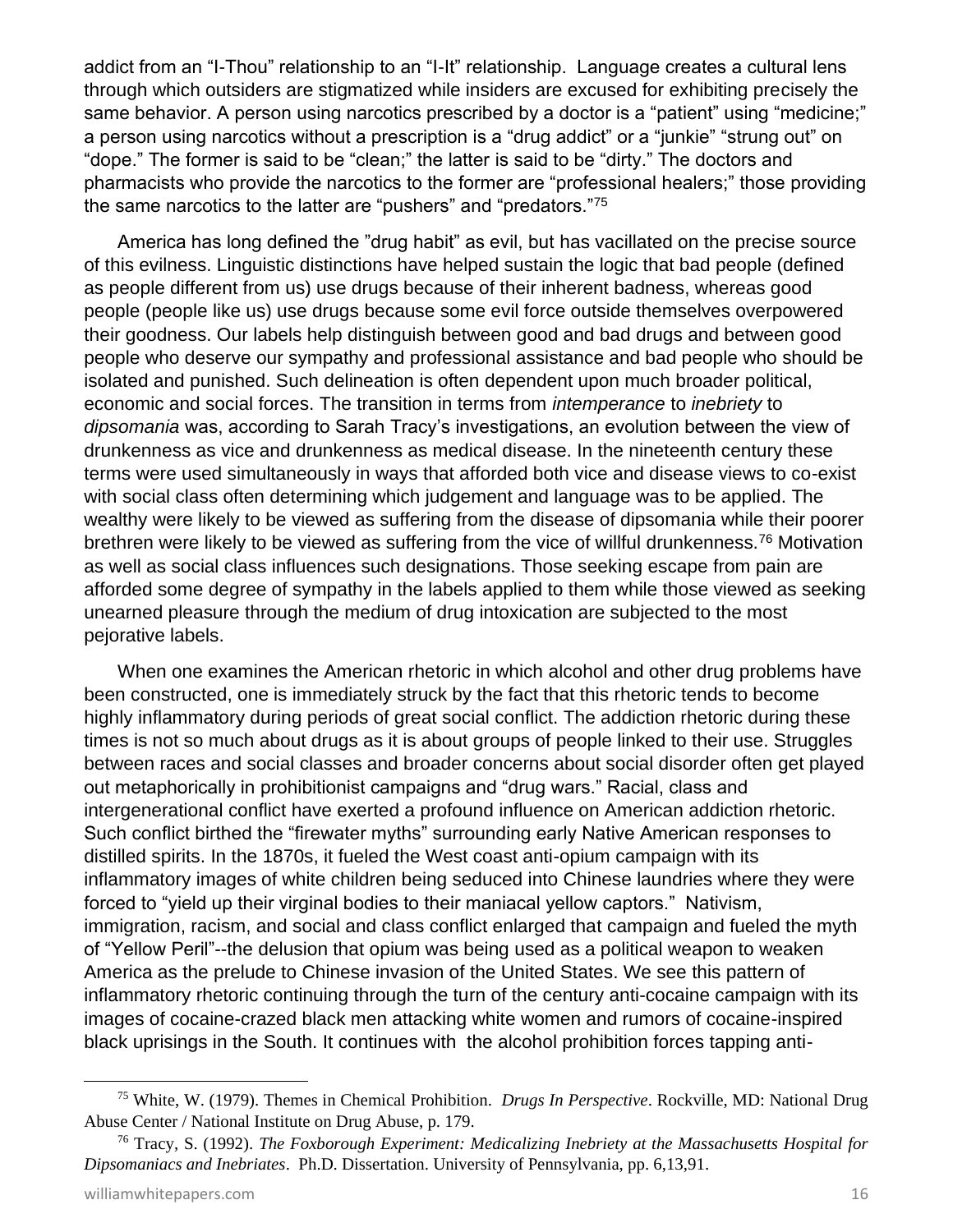Catholic and anti-German sentiment, the anti-marihuana campaign of the 1930s with its repeated references to cannabis inspired violence among Mexican-Americans, the 1950s accusations of communist involvement in American drug trafficking, and the intergenerational and racial underpinnings of the "war on drugs" campaigns of the last half of the twentieth century. We see here how an inflammatory addiction rhetoric is mobilized as a weapon in the struggles between groups of people--conflicts that are first and foremost not about rituals of psychoactive drug consumption or their associated problems. The rhetoric of addiction in these contexts serves the broader function of reflecting, fueling and sustaining these conflicts.<sup>77</sup>

The language of addiction might be compared to a projective word test revealing prominent or emerging features of the national temperament. Words move into and out of prominence as they reflect or fail to reflect the dominant emotion of the culture. Addiction rhetoric becomes more personalized and medicalized during periods of collective introspection and optimism—optimism about the power of our scientific technology and the potential for human transformation. Addiction rhetoric takes on moral and criminal connotations during periods of lost faith in ourselves and our technology and during periods of increased social disorder. Whether we use language that calls for toleration or language that calls for punishment says as much about our own collective temperament as it does about addicts and addiction. The cycles of addiction rhetoric involve competing, and sometimes alternating, patterns of language that evoke empathy and concern on the one hand and fear and aggression on the other. Science is not the driving force, but more often a self-absorbed bystander in the evolution of this language.

Professional Utility The rhetoric of addiction reviewed in this paper is also a means of staking out professional territory. It answers by implication what institutions and professional roles have legitimate ownership of the problem. There could have been no Inebriate asylums, no American Association for the Study and Cure of Inebriety, no *Quarterly Journal of Inebriety* without the concept of *inebriety*. By defining inebriety and declaring this condition a disease, problem ownership for alcohol and other drug problems shifted into a specialized arena. It shifted partial ownership for alcohol and other drug problems from the jails and psychiatric asylums--institutions that didn't particularly want ownership of the problem--and made a marginal peace with a temperance industry that wanted ownership of the problem but not those persons who were products of the problem.

In the case of the inebriate asylum era, there was more a coexistence within the dominant alcohol problem paradigm than a replacement of that paradigm. Inebriate asylum specialists didn't so much declare that inebriety was a disease rather than a vice as much as they said inebriety could be both a disease **and** a vice. In their vocal efforts to screen out hedonists, vicious criminals and the morally inferior, asylum managers reinforced the view that drunkenness was a function of weak moral character in some people. The delineation of which people suffered from the moral vice of drunkenness and which suffered from the disease of inebriety was based, as earlier noted, primarily upon ethnic and social class distinctions.

In this way, the new inebriety specialists found a way to escape the twin challenges of professional emergence: drawing one's arena large enough to procure the needed support and

 $77$  This role has been noted by nearly all those who have chronicled American drug use. Samples of the extremes reached in the use of this inflammatory rhetoric can be found in: Musto, D. (1973). *The American Disease: Origins of Narcotic Controls.* New Haven: Yale University Press, and Helmer, J. (1975). *Drugs and Minority Oppression.* New York: Seabury Press.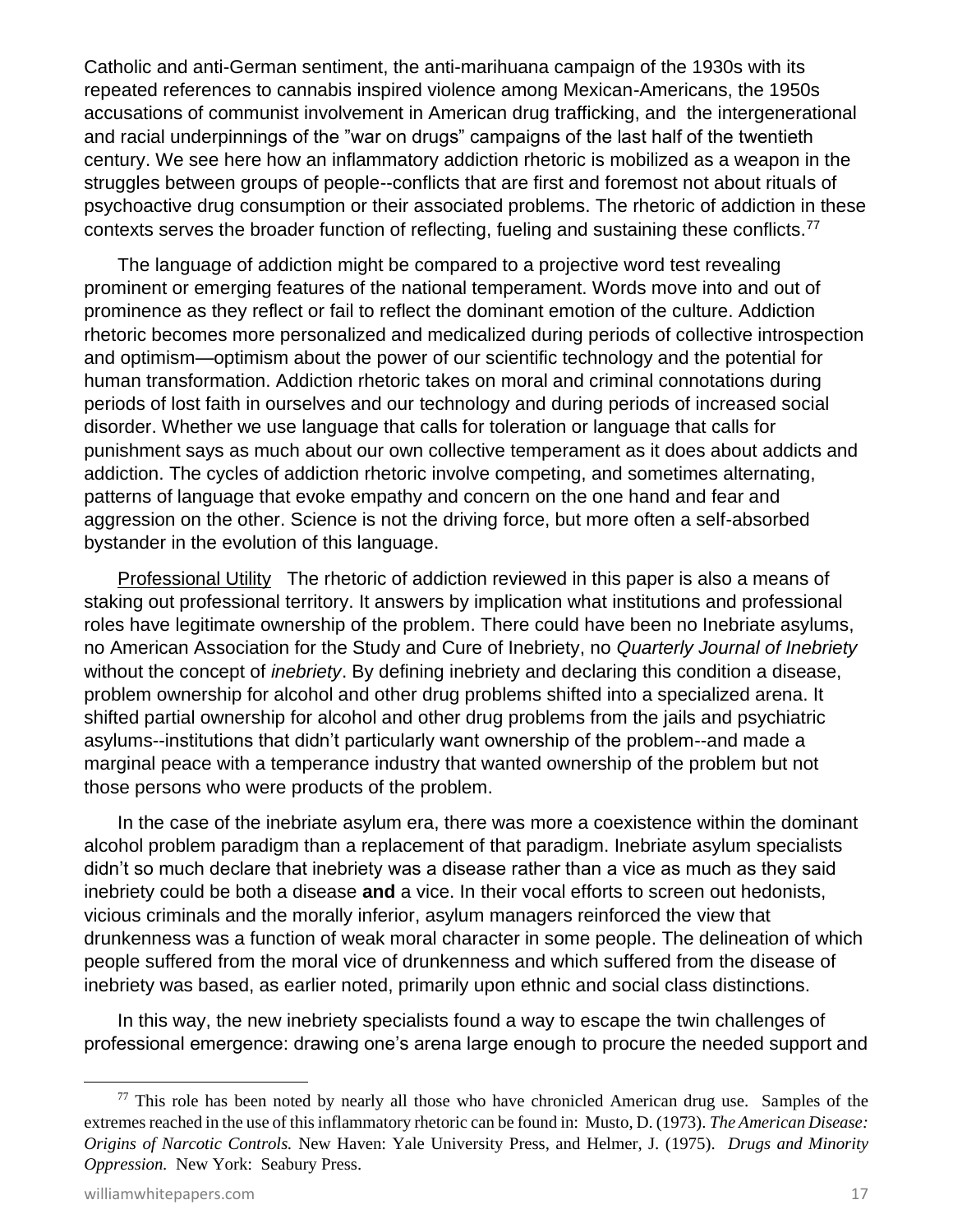resources to sustain growth while not drawing the boundary so wide as to draw fire from more established and more powerful forces that exist on the field's perimeter. The question is how to emerge and justify one's existence without drawing lethal fire from other stakeholders in the problem to which one has laid claim. Language is an essential medium through which new professions stake their territorial claims. When inebriety was defined and declared a condition that could be a disease **and** a vice, the new inebriety specialists temporarily pacified powerful temperance forces. When they laid claim to dipsomania and defined it as a form of temporary insanity, they built a bridge to the alienist's (nineteenth century psychiatrists') view of addiction. But perhaps, most importantly, when they set forth the concept of inebriety as a primary disease requiring specialized treatment, they carved out a niche that formed the foundation of addiction treatment and today's field of addiction medicine.

While the codification of the language of discourse is an essential stage in the emergence of a new profession, the debate over such language can be quickly closed in ways that serve to suppress new research and new ideas.<sup>78</sup> This premature "hardening of the categories"<sup>79</sup> can lead to stagnation and provoke future ideological backlashes. The history of alcoholism treatment from 1940 to 1980 might be depicted as the emergence of a single-pathway model of understanding the etiology, course, treatment, and prognosis of alcoholism, with the years from 1980 to the present marked by professional and public backlash and the emergence of a multiple-pathway model of alcohol problems and alcoholism. The challenge is to construct alcohol and drug problems in a way that enhances professional identity and organizes professional activity, while not constructing that ideology so narrowly as to create stagnation and eventual implosion. This history suggests that professional language can reflect the suppression of science as much as the advancement of science. The images of a professional system defining itself so narrowly as to become professionally extinct or so broadly as to be devoured by neighboring professional arenas are provocative ones.

Language can not only create professions, it can help place those professions within a pecking order of prestige in relationship to other professions. This is particularly important when a new professional arena embraces issues, problems or persons who have been highly stigmatized. The new language must find ways to not only destigmatize those who have the maligned condition but to destigmatize those who choose to professionally work with that condition. The medicalization of language used to construct alcohol and other drug problems provided an esteem-salvaging legitimacy to those being treated **and** to those doing the treating.<sup>80</sup> Addiction had to be converted into a disease of complex pathology before "drunks" could be converted into "alcoholics" and rendered legitimate patients for the new physician specialty of addiction medicine. The medicalization of addiction was as much about the desired prestige of the caregivers as it was the destigamtization of alcohol and drug addicted patients.

By staking out new territory, language is essential to the emergence of new professions. By marking the boundaries of that professional territory, language defines the professional perimeters and the outside bodies with whom one must relate. By signaling insider or outsider status, language serves as a litmus test for membership within a professional arena and also

<sup>78</sup> Ron Roizen, Personal Communication, December 5, 1996.

<sup>79</sup> Underhill, F. (1961) Quoted in Toynbee, A. *Reconsiderations (A Case Study of History XII).* London: Oxford University, p. 1.

<sup>&</sup>lt;sup>80</sup> The linguistic shift from GRID (Gay-Related Immune Deficiency) to AIDS (Acquired Immune Deficiency Syndrome) in 1982 marked a similar step in destigmatization effecting both persons with HIV/AIDS and their care givers. See Shilts, R. (1987). *And the Band Played On.* New York: St. Martin's Press, p. 71.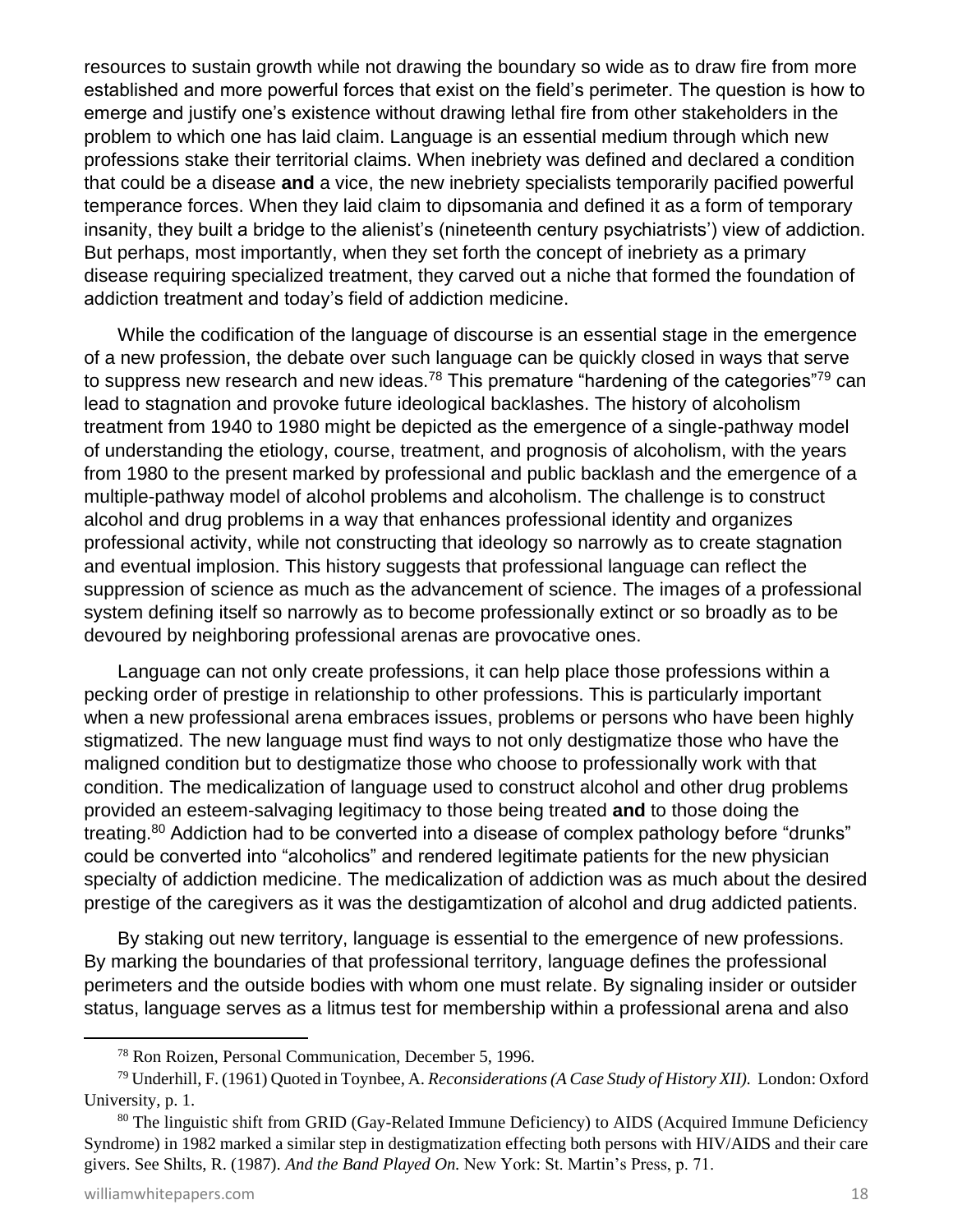one's membership in various "schools" within that arena. In the case of professions related to alcohol and other drug problems, this professional language must also serve clinical and economic utilities.

Clinical Utility At a clinical level, language promises precision. It holds out the possibility for the scientific classification of addictive disorders and co-morbidities in ways that allow a careful matching of particular intervention technologies to the characteristics and needs of particular patients. And yet considerable struggle occurs at the boundary of such classifications. When the language of clinical diagnosis is drawn too narrowly, many persons who could benefit from available helping interventions are deprived access to such help. When the language of clinical diagnosis is drawn too broadly, there is the risk of people being subjected to voluntarily or involuntarily treatment who do not warrant such diagnosis or treatment.

The issue here is not simply that a few people may get unneeded but otherwise benign treatment, but that such misplaced treatment may do great harm. This harm can include the economic costs of unneeded or inappropriate treatment that a patient or family must bear, the harmful effects of having been labeled with a stigmatized condition, and the actual physical or psychological harm resulting from the treatment interventions--what in medicine are referred to as "iatrogenic illnesses" or "iatrogenic effects." It is thus language that defines the boundaries of competence separating fields of professional practice, defines which people will enter a particular arena, and what interventions they will be subjected to within that arena. The more life-threatening the conditions and the more invasive the potential procedures, the more crucial becomes the precision and application of this language.

There has always been in the addictions field a struggle between the desire for clinical precision (particularly in the arena of clinical research), the desire to satisfy the needs of other social institutions such as general and psychiatric hospitals and the courts, and the desire for expanding the field's own sphere of professional influence and economic advantage. Recently coined terms such as "checkbook diagnosis" reflect the way in which institutional greed corrupted much of the assessment procedures used by modern addiction treatment programs suffering from low patient census.

Another clinical use of language involves the link between the professional and public arenas, more specifically, communicating to the public in a manner that those suffering with a particular disorder will know how and where to seek appropriate assistance. When professional language is so technical and obscure that it surpasses common understanding, persons in need become vulnerable to charlatans who are successful in attracting those in need simply by virtue of the charlatan's ability to speak clearly, passionately and hopefully. A similar risk arises when professional language is corrupted by popular usage. When professional language is simplified and fully absorbed into the popular language, perceived distinctions between professional helper, folk healer, and scam artist disappear and those in need are at great risk of exploitation.

Economic Utility The language used to construct alcohol and other drug problems is also an economic commodity. It is a designator of who has problem ownership and any associated power and status, but also determines who shall receive the financial resources society has invested in managing the problem. Transforming "drunks" into diseased "alcoholics" created not only a new professional arena but also a new billable diagnosis and a new legitimized medical patient who could serve as a replacement for the diminishing raw materials (patients)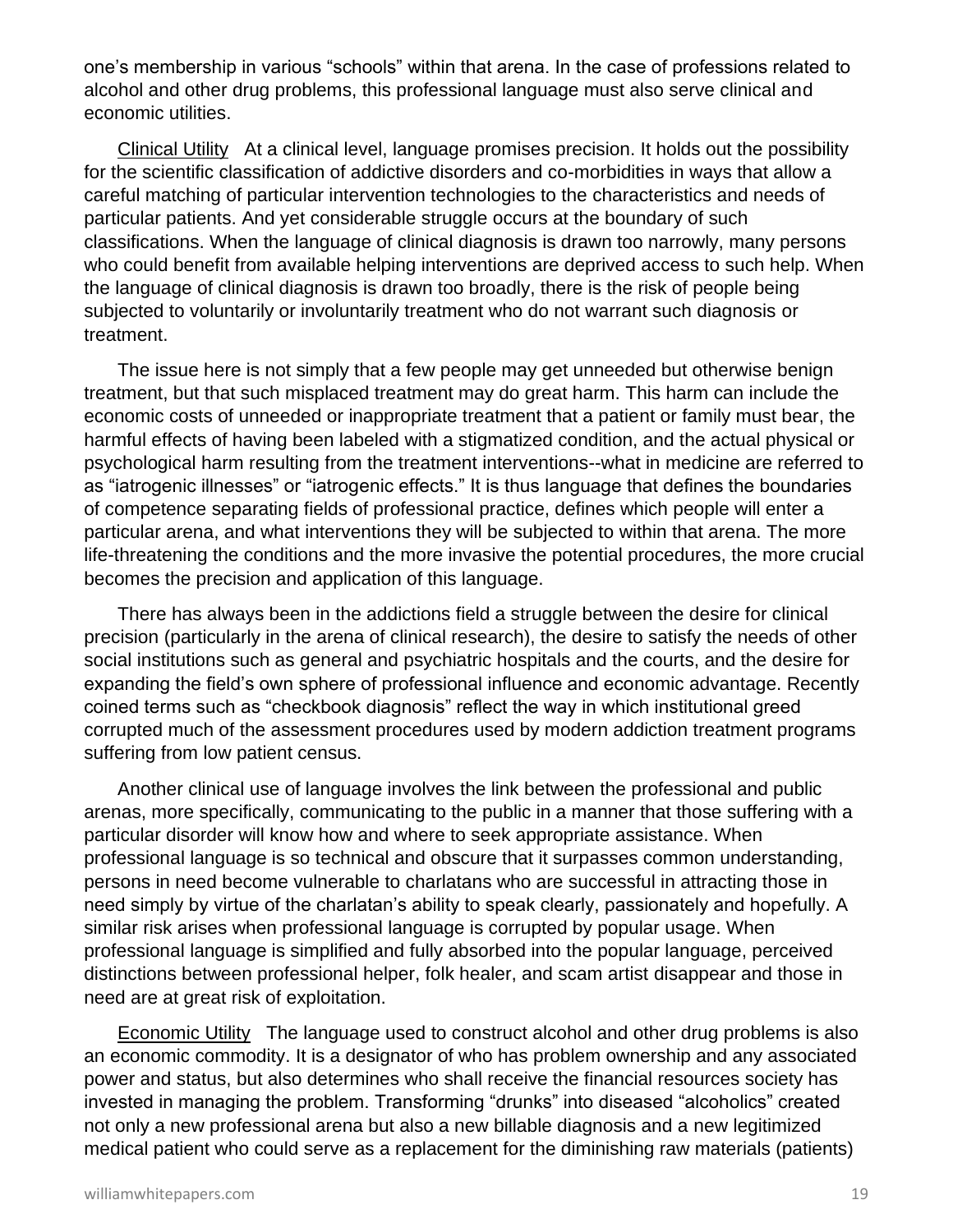that fueled a hospital-based health care industry. Language is also a marketing commodity that determines, through how the problem is framed, the degree of comfort or resistance citizens will have seeking those services. Stigmatizing language ("drunkenness"), as an example, requires coercive tools of engagement, whereas a medicalized, face-saving language ("dipsomania," "alcoholism") holds out the opportunity for voluntary engagement. In a similar manner, language can dictate how much "treatment" can be sold. To pronounce a patient "recovered" after a brief course of inpatient or outpatient counseling communicates that treatment is over. Declaring that this same patient has finished his or her first "stage of treatment" as a "recovering" alcoholic or addict signals the existence of on-going needs to which the treatment institution may continue to market its products and services.

The economic value of language has important implications for boundary definitions of a professional field. Financial resources (and institutional and personal gain) expand to the extent that the definition of a disorder can be expanded to encompass a larger population. At the same time, such expansion poses the danger of increased conflict with allied professions and the risk of ethical breaches resulting from practicing beyond the limits of one's knowledge and skill. Such financially motivated over-extension, by publicly damaging professional credibility, can actually threaten the very future of a professional field. The shift to encompass a broad spectrum of alcohol problems within an alcohol addiction treatment industry, the further extension of that industry to encompass drugs other than alcohol, and the recent extension of the field to encompass "process addictions" stands as a clear example of such expansionism. The explosive growth of the "recovery" industry, the backlashes against industry breaches in ethical practice, and the resulting collapse of much of that industry collectively stand as a morality tale about the risk of a field moving beyond the boundaries of its competence.

Another category of financial stakeholders in the linguistic construction of alcohol and other drug problems includes those public and private institutions responsible for providing the funds that support addiction treatment services. Where private institutions such as insurance companies almost universally benefit (via reduced liability and increased profits) from a very narrow definition of billable diagnoses, federal and state governmental bodies charged with funding addiction treatment have quite mixed interests. Since the status of such agencies is often measured by overall budget and number of employees, an expansionist approach to the definition of alcohol and other drug problems often serves to enhance personal and institutional power. At the same time, units (such as medical directors or research departments) within these organizations often advocate very narrow and precise problem definitions. It has been my experience working within such organizations that they dynamically expand the defined scope of their arena until they encounter the boundaries of more powerful organizations within their operating environments.

There are other financial stakeholders in the debate over the language in which alcohol and other drug problems are constructed. Since the repeal of prohibition, the alcohol beverage industry has actively involved itself in professional dialogues regarding construction of alcoholrelated problems. Their financial resources and political power have been used in an effort, more aptly described as haphazard than conspiratorial, to influence this problem construction debate in ways that protected their financial interests. This influence has included efforts to shape the language within which alcohol problems were to be constructed. The first evidence of this influence can be found in the heavy lobbying of alcohol industry representatives in the 1940s to get the Research Council on Problems of Alcohol to avoid using the term alcoholism.